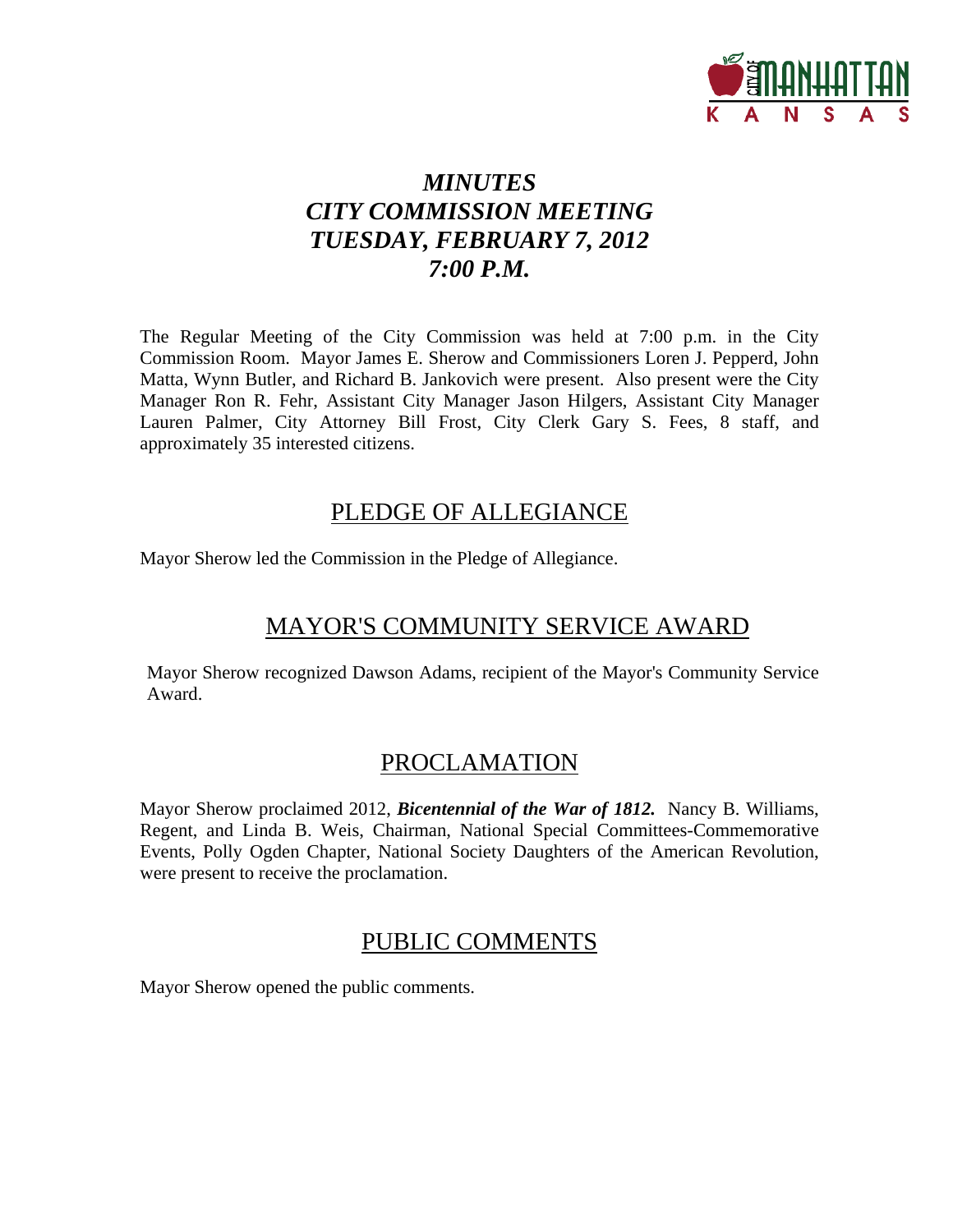# PUBLIC COMMENTS *(CONTINUED)*

Chris Elsey, 2052 Hunting Avenue, informed the Commission that he wanted the City to reconsider its current regulations regarding rental signage and the size of signage allowed. He also voiced concern with the difficulty he has encountered with Code officials and with the ability to build high-density development within the city limits. He asked the Commission to direct City staff to look at changing the current sign regulations to allow signage to be the same size for construction and for larger rentals and, to revisit the M-FRO District to encourage high-density development.

Ron Fehr, City Manager, provided background information on the M-FRO District and responded to questions from the Commission. He stated that this item can be discussed during the upcoming housing meeting, as a follow-up to the Housing Round Table.

Karen Davis, Director of Community Development, provided information on sign regulations and responded to questions from the Commission.

Chris Elsey, 2052 Hunting Avenue, responded to questions from the Commission regarding signage for larger housing and construction areas and the M-FRO District.

After discussion and comments from the Commission, Mayor Sherow stated that City staff will look at signage regulations and bring the item back to the Commission for review and can incorporate discussions on the M-FRO District during the Housing Round Table follow-up meeting.

Hearing no other comments, Mayor Sherow closed the public comments.

# COMMISSIONER COMMENTS

Commissioner Jankovich commended the Aggieville merchants and the Riley County Police Department in their efforts to work together, and informed the community that the meeting earlier in the day between the two groups was a productive meeting.

Mayor Sherow provided an overview of items mentioned during the Discussion/Briefing Session held prior to the City Commission Legislative Meeting. The Commission reviewed calendars; discussed agenda items for the Joint City/Riley County/Pottawatomie County Meeting; discussed a follow-up Housing Round Table meeting with a tentative date of March 7, 2012; discussed draft City Commission goals for 2012 as a result of the January 20, 2012, City Commission Retreat and Goal Setting Session; discussed future agenda and schedule changes for the City Commission February and March meetings; and discussed potential art for the roundabout on Bluemont Avenue and the efforts ongoing with the Arts and Humanities Advisory Board.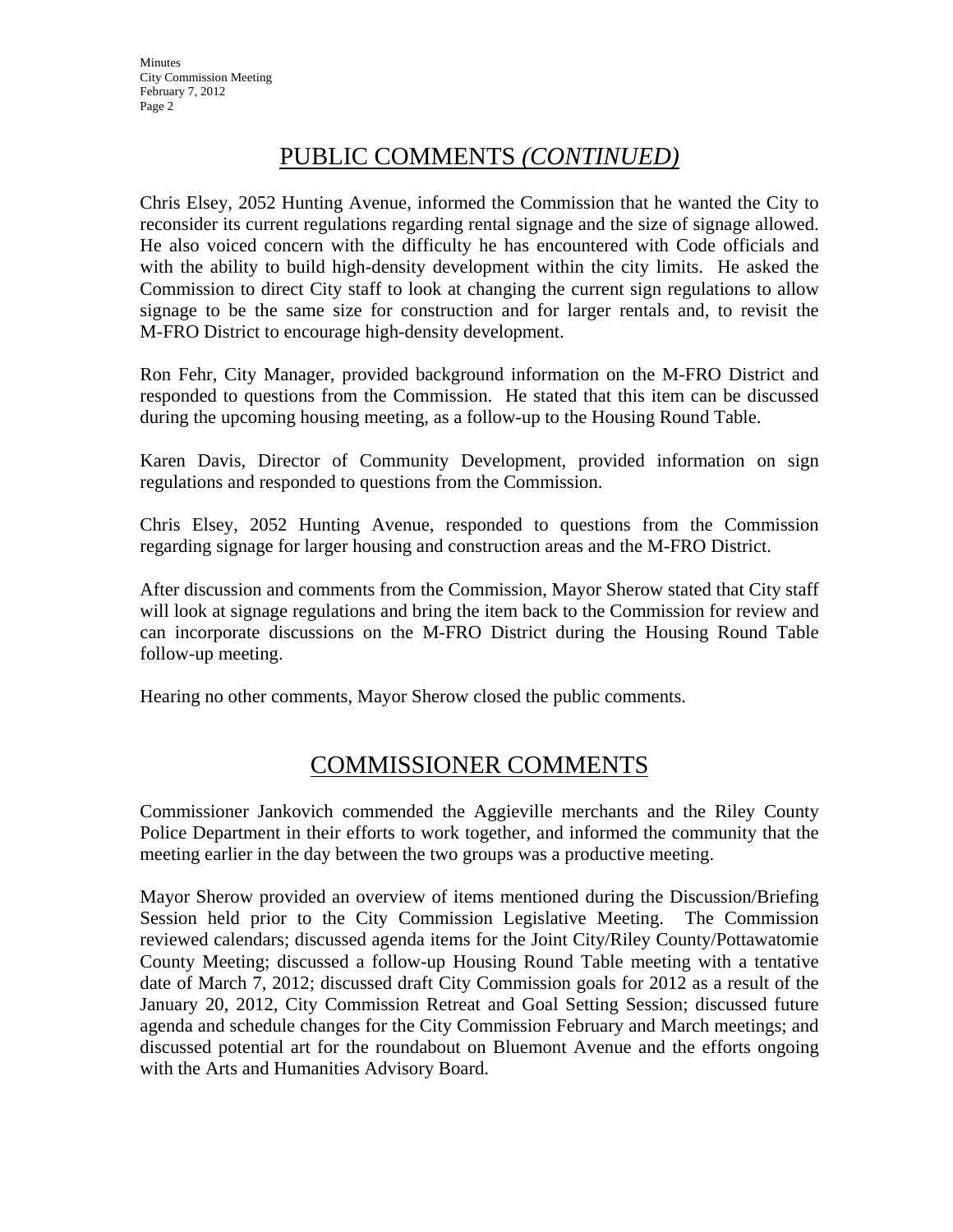## CONSENT AGENDA

(\* denotes those items discussed)

#### **MINUTES**

The Commission approved the minutes of the Special City Commission Meeting held Tuesday, January 24, 2012.

#### **CLAIMS REGISTER NOS. 2690 and 2691**

The Commission approved Claims Register Nos. 2690 and 2691 authorizing and approving the payment of claims from January 18, 2012, to January 31, 2012, in the amounts of \$1,578,249.16 and \$2,638,827.53, respectively.

#### **LICENSE**

The Commission approved an annual Merchant Guard Agency License for G4S Secure Solutions (USA) Inc., 10540 Marty Street #160, Overland Park, Kansas.

#### **FINAL PLAT – BRENT BOWMAN RESIDENCE ADDITION**

The Commission accepted the easements and rights-of-way, as shown on the Final Plat of Brent Bowman Residence Addition, generally located northwest of the intersection of Poyntz Avenue and N.  $14<sup>th</sup>$  Street, based on conformance with the Manhattan Urban Area Subdivision Regulations.

#### **\* ORDINANCE NO. 6935 – AMEND – PRELIMINARY DEVELOPMENT PLAN – LOT 9, DOWNTOWN ENTERTAINMENT DISTRICT PUD**

The Commission overrode the Planning Board's recommendation, approved Ordinance No. 6936 amending Ordinance No. 6804 and the Preliminary Development Plan for Lot 9 of the Downtown Entertainment District PUD as proposed, and approved the Final Development Plan for Lots 1 and 4, to be known as the Downtown Entertainment District, Unit Three, Commercial Planned Unit Development, based on the findings in the Staff Report *(See Attachment No. 1)*, and subject to the two conditions of approval as modified and recommended by City Administration.

#### **FINAL PLAT – DOWNTOWN ENTERTAINMENT DISTRICT ADDITION, UNIT THREE, COMMERCIAL PLANNED UNIT DEVELOPMENT**

The Commission accepted the easements and rights-of-way, as shown on the Final Plat of Downtown Entertainment District Addition, Unit Three, Commercial Planned Unit Development, generally located north of Fort Riley Boulevard, south of the Discovery Center, west of the K-18 on-ramp, and east of South  $3<sup>rd</sup>$  Street, based on conformance with the Manhattan Urban Area Subdivision Regulations.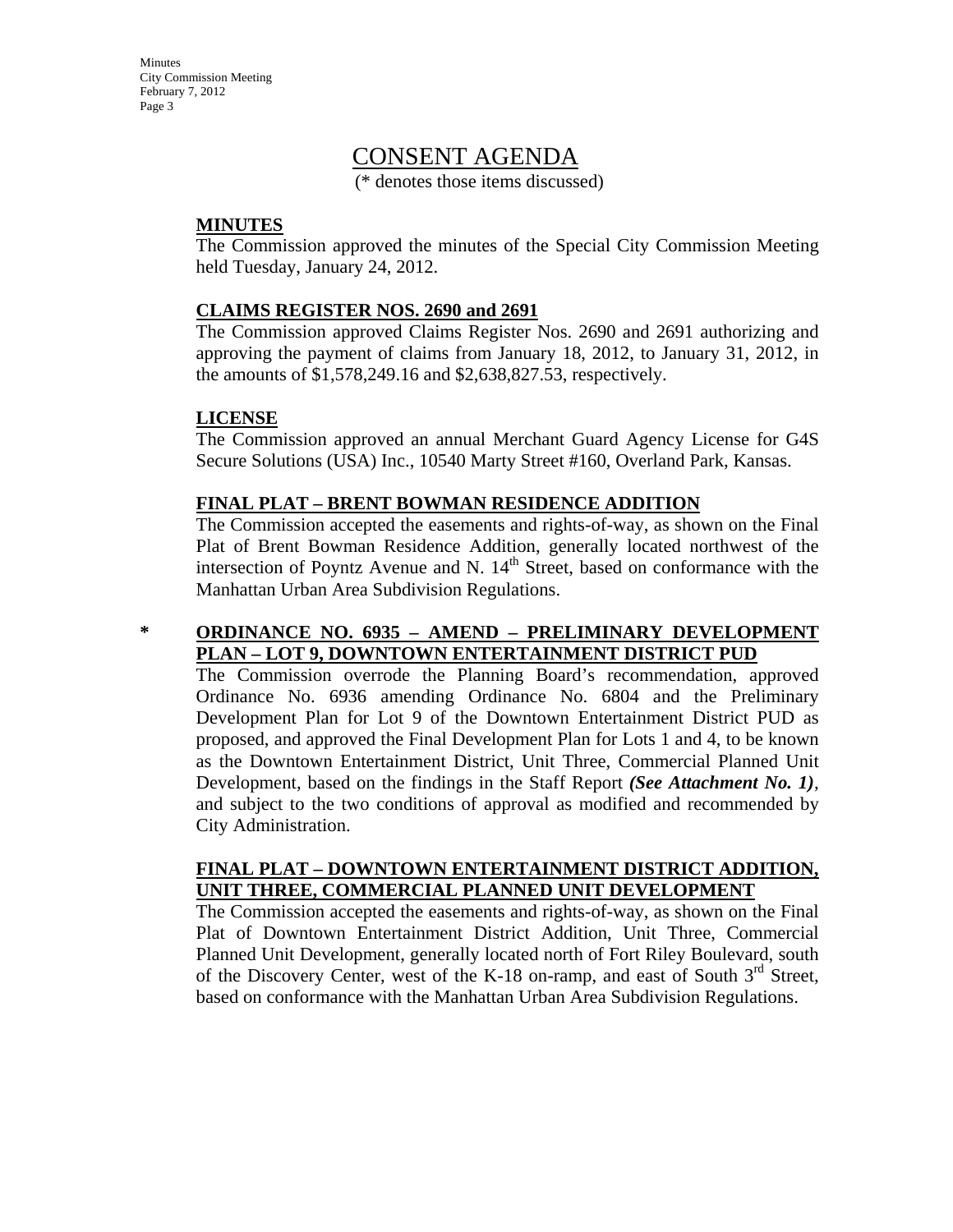# CONSENT AGENDA *(CONTINUED)*

#### **ORDINANCE NO. 6937 – AMEND – GRAND MERE VILLAGE COMMERCIAL PLANNED UNIT DEVELOPMENT**

The Commission approved Ordinance No. 6937 amending the Grand Mere Village Commercial Planned Unit Development District and Ordinance No. 6516, as proposed, and approved the Final Development Plan for Lot 12, based on the findings in the Staff Report *(See Attachment No. 2)*, with the three conditions recommended by the Manhattan Urban Area Planning Board.

## **PUBLIC HEARING – SPECIAL ASSESSMENTS – GENERAL OBLIGATION BOND SERIES 2012-A**

Mayor Sherow opened the public hearing.

Hearing no comments, Mayor Sherow closed the public hearing.

## **FIRST READING – SPECIAL ASSESSMENTS – GENERAL OBLIGATION BOND SERIES 2012-A**

The Commission approved first reading of an ordinance levying special assessments against the benefiting properties in the following six (6) projects, which have been completed: *Grande Bluffs at Mill Pointe, Unit One – Sanitary Sewer (SS1008), Street (ST1008). and Water (WA1007); and Lee Mill Heights Addition, Unit Four, Phase Two – Sanitary Sewer (SS1009), Street (ST1012), and Water (WA1008).* 

**\* RESOLUTION NO. 020712-A – TEMPORARY NOTE SERIES NO. 2012-01** Ron Fehr, City Manager, provided additional information on the item and shared the results of the bid opening.

Commissioner Jankovich stated that he would abstain from the item.

The Commission approved accepting the best bid from UMB Bank, n.a., Kansas City, Missouri, for selling the notes; and approved Resolution No. 020712-A issuing Temporary Note Series No. 2012-01 in the amount of \$5,840,000.00 to finance the following 11 capital and special assessment projects to be debt financed: *Fire Station #5 (FR775P); Fire Station #3 (FRX75P); Fire Pumper Apparatus Truck (Station #5) (FR775P); Zoo Education Building (SZ0901); Bellerive Addition, Sanitary Sewer (SS1119), Street (ST1112), and Water (WA1113) Improvements; Lee Mill Heights Addition, Unit 7, Sanitary Sewer (SS1117), Street (ST1110), and Water (WA1102) Improvements; and Shuss Road (ST1111).*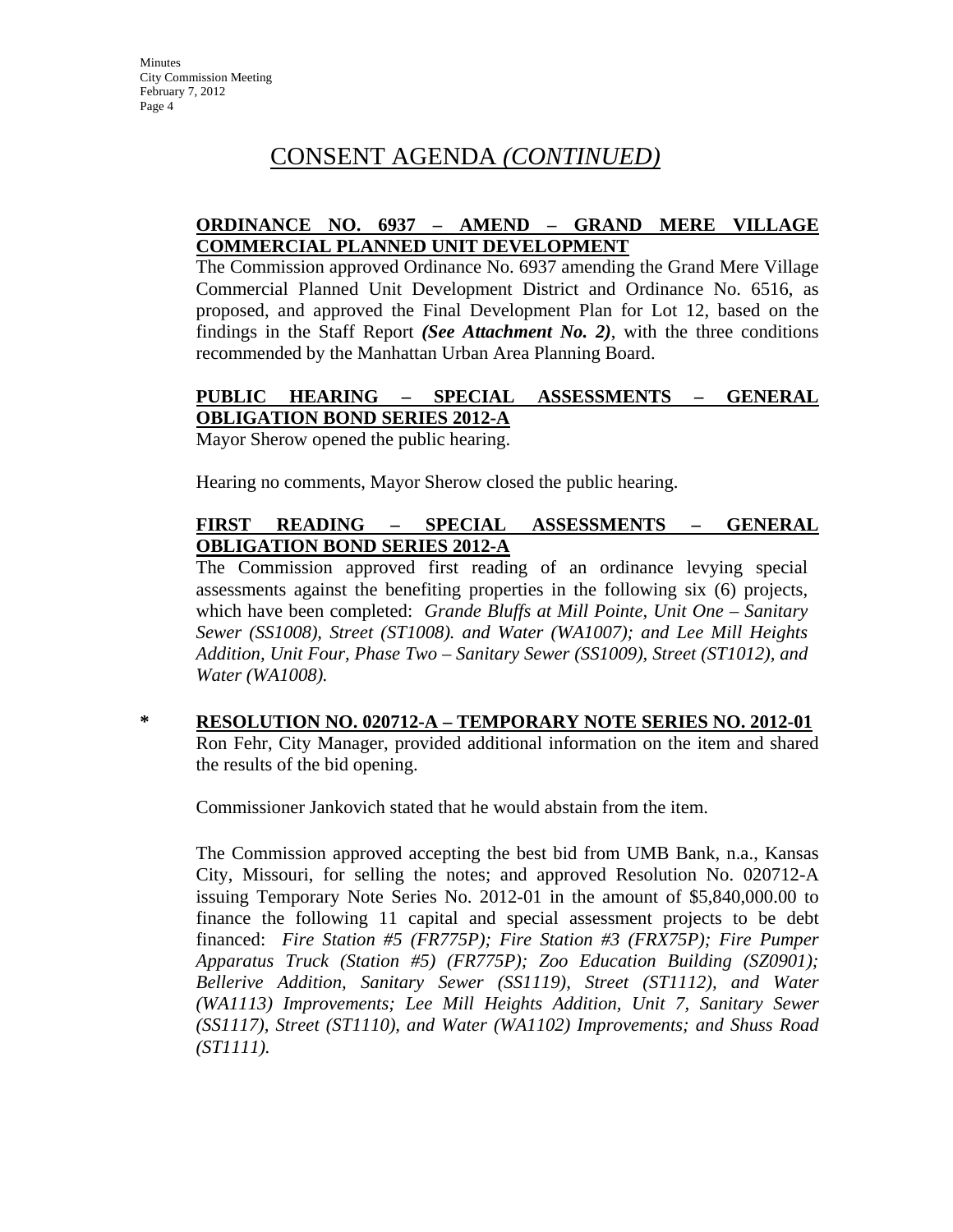# CONSENT AGENDA *(CONTINUED)*

## **RESOLUTION NO. 020712-B – SUPPORT – HOUSING TAX CREDIT – STONE POINTE TOWNHOMES**

The Commission approved Resolution No. 020712-B indicating the City of Manhattan's support for the Manhattan Area Housing Partnership to apply for tax credits from the State of Kansas, for an affordable housing development in Stone Pointe Townhomes Addition.

## **APPLICATION – PASSENGER FACILITY CHARGE**

The Commission authorized the Mayor to sign the Passenger Facility Charge Application to impose and use a Passenger Facility Charge at the Manhattan Regional Airport (beginning on or about May 1, 2012, with an expiration date of May 1, 2014).

#### **PURCHASE– PARKS DIVISION – TRACTOR (CIP #CP016E)**

The Commission approved the purchase of one Kubota Model MX 4700 tractor with front end loader in the amount of \$18,700.00 from KanEquip, Inc., of Wamego, Kansas, to replace Parks Division Unit #776, to be paid from the Special Parks and Recreation Fund.

#### **BOARD APPOINTMENT – HOUSING AUTHORITY BOARD OF COMMISSIONERS**

The Commission approved the appointment of Jamie Schrock, 5121 Vista Acres Drive, to a four-year term. Ms. Schrock's term will begin March 4, 2012, and will expire March 3, 2016.

After discussion and comments from the Commission, Commissioner Jankovich moved to approve the consent agenda, as read. Commissioner Matta seconded the motion. On a roll call vote, motion carried 5-0, with the exception of Item E, ORDINANCE NO. 6935 – AMEND – PRELIMINARY DEVELOPMENT PLAN – LOT 9, DOWNTOWN ENTERTAINMENT DISTRICT PUD, which carried 4-1, with Commissioner Pepperd voting against the motion; and, with Item I, RESOLUTION NO. 020712-A – TEMPORARY NOTE SERIES NO. 2012-01, which carried 4-0-1 with Commissioner Jankovich abstaining on the item.

# GENERAL AGENDA

## **FIRST READING – ENFORCEMENT OF OVERCROWDING VIOLATIONS**

Mayor Sherow introduced the item.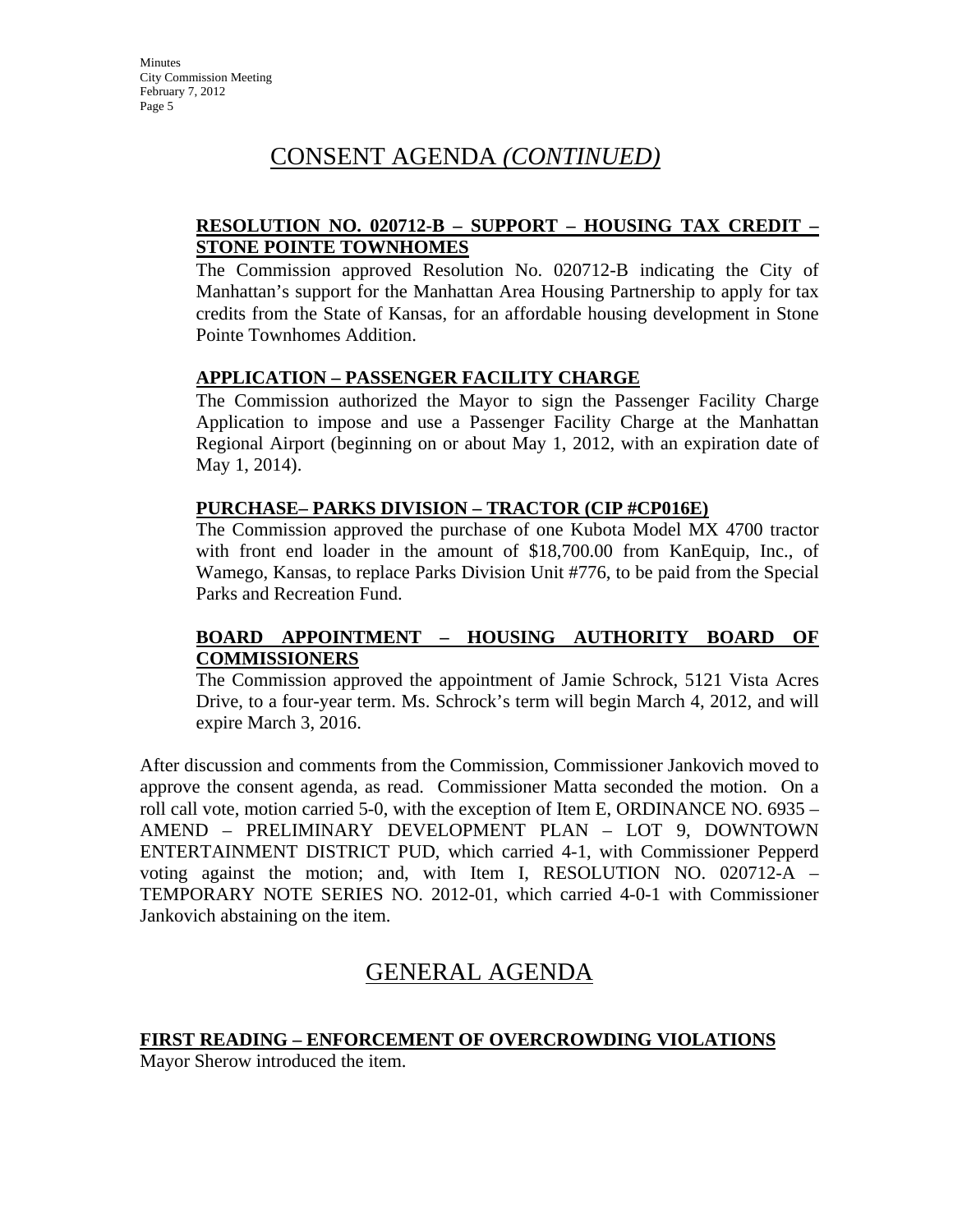#### **FIRST READING – ENFORCEMENT OF OVERCROWDING VIOLATIONS** *(CONTINUED)*

Commissioner Jankovich moved to remove the item from the table and reconsider first reading of an ordinance regarding enhanced enforcement of overcrowding violations. Commissioner Butler seconded the motion. On a roll call vote, motion carried 3-2, with Commissioners Pepperd and Matta voting against the motion.

Lauren Palmer, Assistant City Manager, provided background information on the item, the current process of overcrowding enforcement, the proposed minimum penalty for violators, and the proposed recommendations. She then responded to questions from the Commission regarding current overcrowding procedures and penalties.

Katherine Jackson, Deputy City Attorney, provided clarification on the proposed ordinance and state law regarding alcohol related violations and enforcement measures. She then responded to questions from the Commission regarding overcrowding citations and related overcrowding issues with other businesses.

Jerry Snyder, Director of Fire Services, responded to questions from the Commission regarding overcrowding and staffing challenges associated with enforcement in bars in Aggieville. He then responded to questions from the Commission.

Ryan Almes, Deputy Chief of Technical Services, provided additional information on the item and responded to questions from the Commission regarding overcrowding issues in Aggieville.

Katherine Jackson, Deputy City Attorney, responded to questions from the Commission regarding the proposed ordinance and the narrative report filed with the prosecutor.

Bill Frost, City Attorney, provided clarification on the responsible party for a violation and the ability to expand the authority of the Riley County Police Department to enforce overcrowding with the proposed ordinance.

Lauren Palmer, Assistant City Manager, and Ryan Almes, Deputy Chief of Technical Services, provided additional clarification on the current process in dealing with overcrowding and in seeking compliance.

Tim Hegarty, Captain, Riley County Police Department, informed the Commission that the police department needs to ensure safety and security for everyone, including the people in the bars. He stated that the issue of problems in the neighborhoods and bars are not the same thing. He then responded to questions from the Commission regarding the need to provide the police department the ability to deal with overcrowding in a timely manner, as the Manhattan Fire Department has limited resources.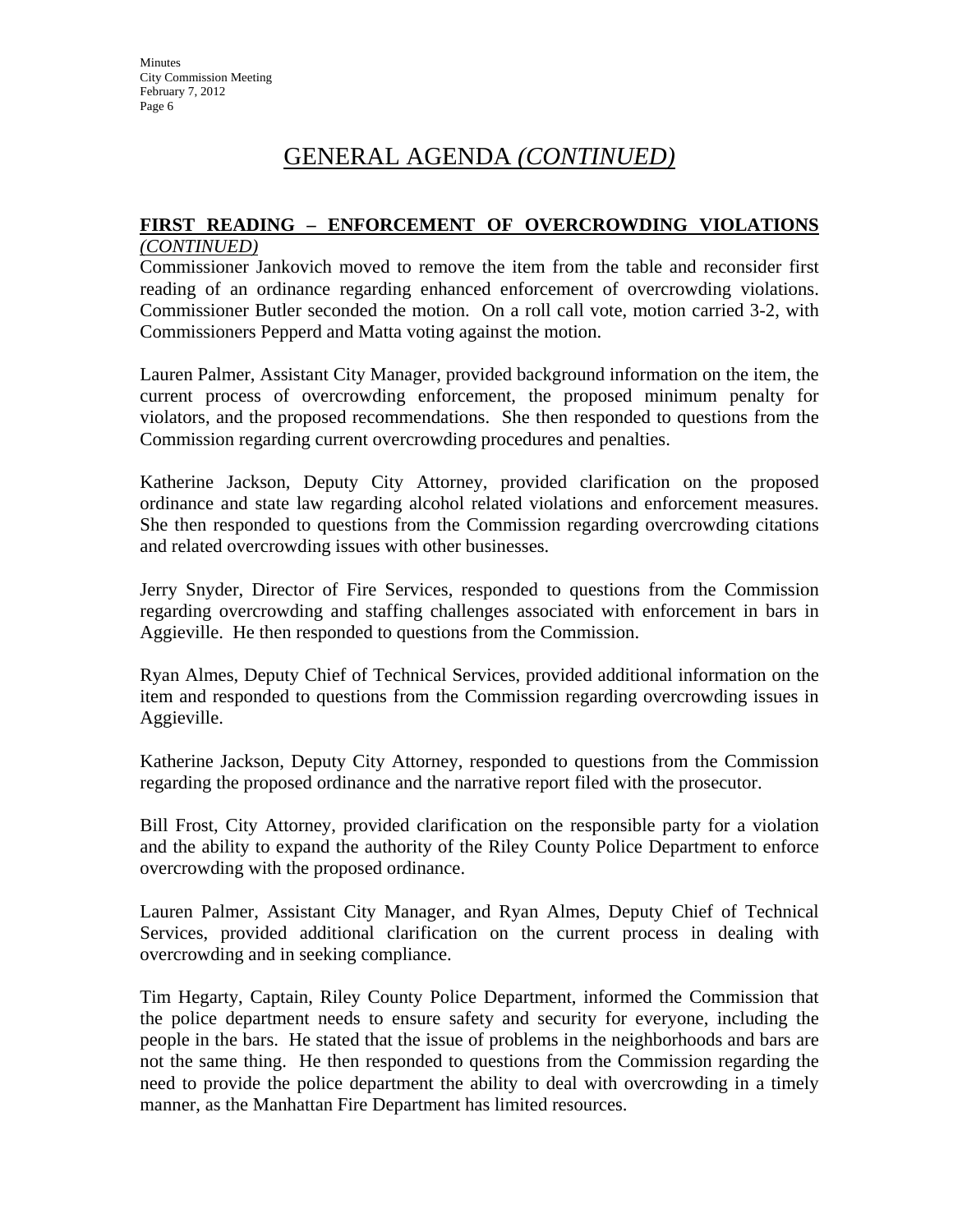#### **FIRST READING – ENFORCEMENT OF OVERCROWDING VIOLATIONS** *(CONTINUED)*

Ryan Almes, Deputy Chief of Technical Services, responded to questions from the Commission regarding the factors that determine occupancy limits and the process the Fire Department uses to determine accurate counts. He informed the Commission that it is an internal policy that Fire Department personnel are in uniform when conducting counts.

Brad Schoen, Director, Riley County Police Department (RCPD), informed the Commission that if the proposed ordinance passes, Riley County Police Department officers would receive training and adopt the same practices and procedures as the Manhattan Fire Department. He then responded to questions from the Commission about feelings of distrust with some of the bar owners with RCPD and conversations and meetings that he has had with several businesses in Aggieville to improve communications. He reiterated that RCPD has a duty to enforce City ordinances and state statutes to ensure public safety, while providing officers with the discretion to enforce the codes and laws judiciously and appropriately.

Rob Goode, Owner, So Long Saloon and Taco Lucha, informed the Commission that he has been in business for over 20 years in Aggieville and stated that the meeting with Commissioner Butler, Aggieville Business Association, Riley County Police Department, and others a few weeks ago had never occurred during his tenure. He stated that it was a good meeting and discussed overcrowding, how to improve Fake Patty's Day, and felt that these concerns were moving in a positive direction. However, he stated that the proposed ordinance back in front of the Commission so soon was a little bit of a slap in the face and asked the Commission to wait and not rush into approving the ordinance. He then responded to questions from the Commission and stated that the relations with RCPD and Aggieville bar owners are not good and voiced concern with RCPD issuing citations.

Ryan Bramhill, Owner, Tubby's Sports Bar in Aggieville, informed the Commission that they are trying to make this work and improve relationships with the Riley County Police Department. He asked that the Commission give them more time to improve their communications with RCPD and to not approve the proposed ordinance. He then responded to questions from the Commission regarding occupancy counts and additional number of people during the week nights in Aggieville.

Brad Schoen, Director, Riley County Police Department, provided additional information on the increased activity associated with events at varying establishments in Aggieville.

Lauren Palmer, Assistant City Manager, provided clarification on the proposed ordinance and provisions for the Riley County Police Department to have the ability to enforce overcrowding throughout the year, with or without the Manhattan Fire Department.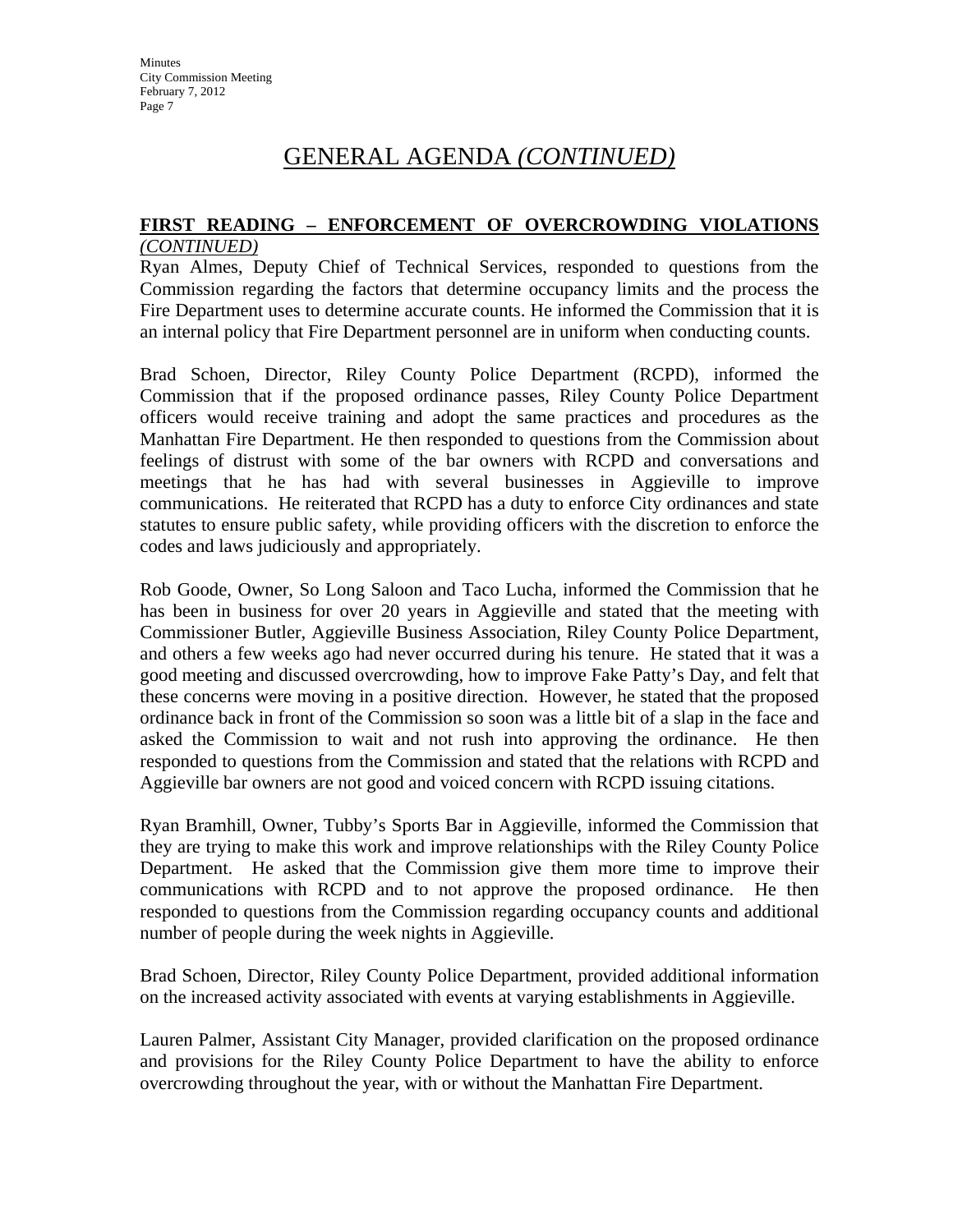#### **FIRST READING – ENFORCEMENT OF OVERCROWDING VIOLATIONS** *(CONTINUED)*

Ryan Almes, Deputy Chief of Technical Services, responded to questions from the Commission and explained the criteria in establishing occupancy loads.

Tim Clark, Architect, informed the Commission that he works with businesses in dealing with occupancy levels and provided examples of considerations when determining occupancy loads. He stated that Manhattan has experienced a growing population and has the same square footage in Aggieville over the last 30 years. He asked the Commission to consider incorporating public bathrooms, seeking design solutions, and helping small businesses to be successful; rather than implementing the proposed ordinance. He then responded to questions from the Commission and asked that a long-range approach be considered.

Shirley Bramhill, 1608 Cedar Crest, mother of Ryan Bramhall, informed the Commission that she has been involved with the Aggieville Business District and the Aggieville Safety Committee. She stated that there has been an improved dialog between the Riley County Police Department, Manhattan Fire Department, and Aggieville bar owners. She asked the Commission what is the big rush with the proposed ordinance and requested that they be allowed additional time and to continue the positive dialog and communication. She then responded to questions from the Commission why many bar owners were not present due to the K-State basketball game and stated that she did not receive notice of tonight's agenda until last Friday afternoon.

Brad Schoen, Director, Riley County Police Department, provided clarification that the meeting held earlier in the day was the RCPD Community Advisory Board meeting and was not a City meeting.

Lauren Palmer, Assistant City Manager, responded to questions from the Commission regarding notification and communication for tonight's City Commission meeting.

Bill Frost, City Attorney, provided clarification that the Riley County Police Department enforces other City codes and stated that the amendment relating to overcrowding would take out the provision from the International Fire Code and would go into the City's Code of Ordinances.

Katherine Jackson, Assistant City Attorney, and Ryan Almes, Deputy Chief of Technical Services, responded to additional questions from the Commission and provided information on the history of overcrowding citations and on the narrative provided.

Bill Frost, City Attorney, provided clarification on the process with Municipal Court.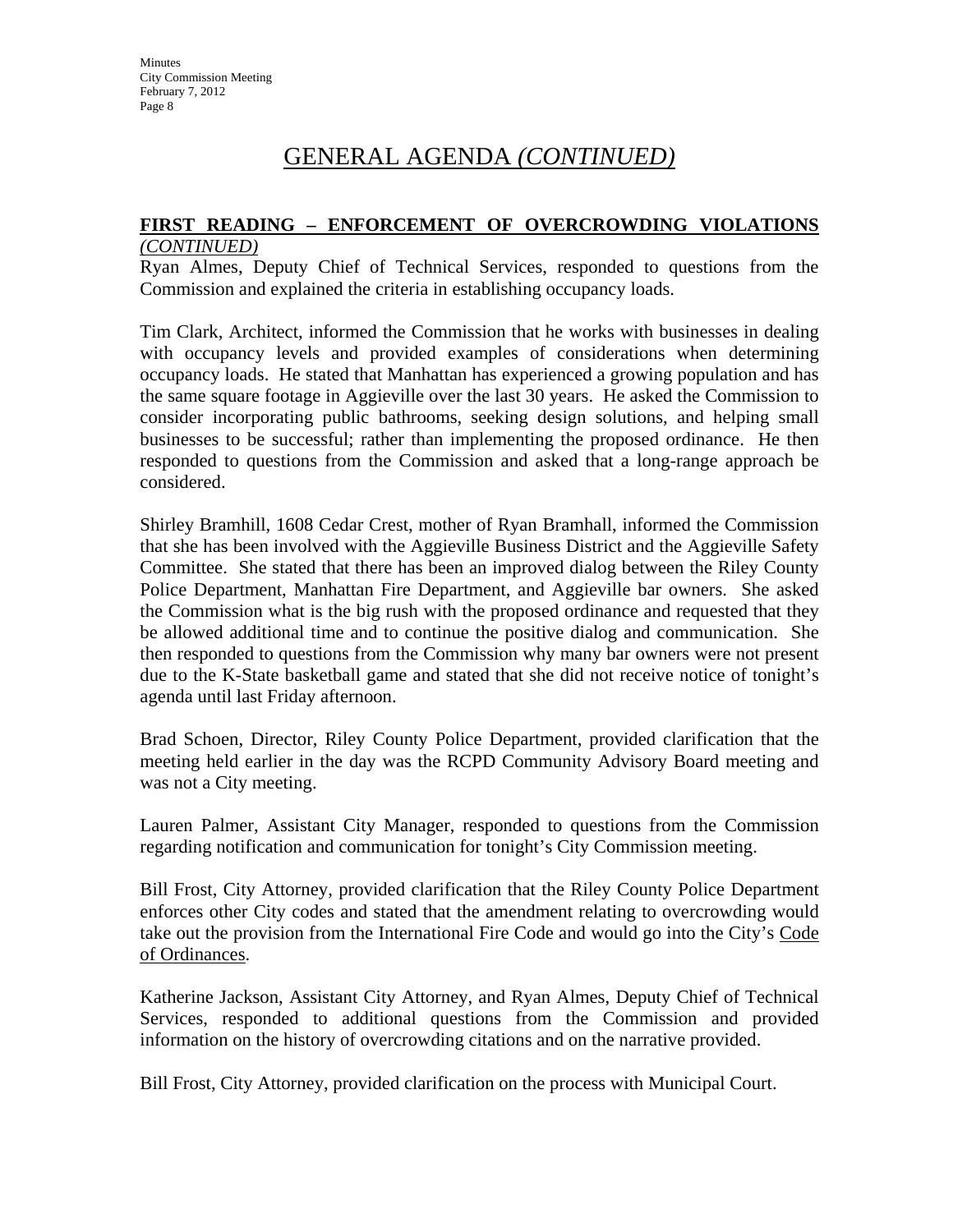#### **FIRST READING – ENFORCEMENT OF OVERCROWDING VIOLATIONS** *(CONTINUED)*

Katherine Jackson, Deputy City Attorney, and Bill Frost, City Attorney, responded to questions from the Commission and provided recommendations regarding the minimum and maximum fines.

Brad Schoen, Director, Riley County Police Department, informed the Commission that there needs to be some distinction between a minimum and maximum fine structure to provide an incentive to comply.

Jerry Snyder, Director of Fire Services, informed the Commission that the Manhattan Fire Department would continue to maintain a presence in Aggieville during big events, but would need additional staff to provide a constant presence in Aggieville.

Bill Frost, City Attorney, provided additional information on the proposed ordinance and clarified the ability to allow officials from both the Riley County Police Department and the Manhattan Fire Department to require an entity to cease doing business until the business is in compliance with occupancy limits.

Brad Schoen, Director, Riley County Police Department, informed the Commission that the goal is to achieve compliance.

Ryan Almes, Deputy Chief of Technical Services, reiterated the procedure for overcrowding in order to get businesses back at the required maximum occupancy levels.

After discussion and comments from the Commission, Bill Frost, City Attorney, provided clarification on the draft ordinance for first reading and responded to questions from the Commission.

After additional discussion and comments from the Commission, Commissioner Butler moved to approve first reading of an ordinance to allow the Riley County Police Department to issue citations and enforce overcrowding in addition to, and in the same manner, as the Manhattan Fire Department. Commissioner Jankovich seconded the motion. On a roll call vote, motion carried 3-2, with Commissioners Pepperd and Matta voting against the motion.

Mayor Sherow announced the City Commission meetings schedule for February and March, with the next Special City Commission meeting to be held on February 28, 2012.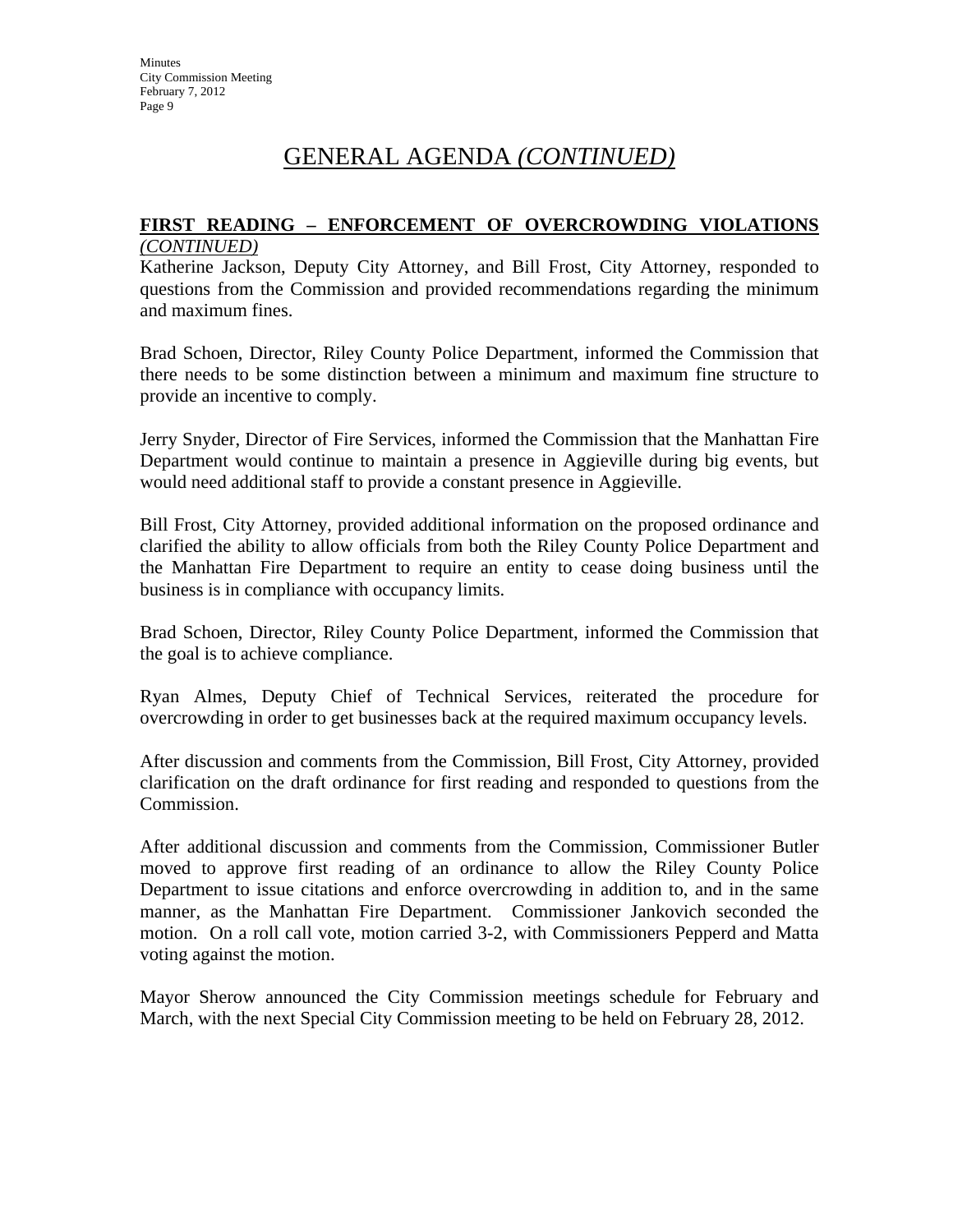**ADJOURNMENT**<br>At 9:43 p.m., the Commission adjourned.

Gary S/ Fees/MMC, City Clerk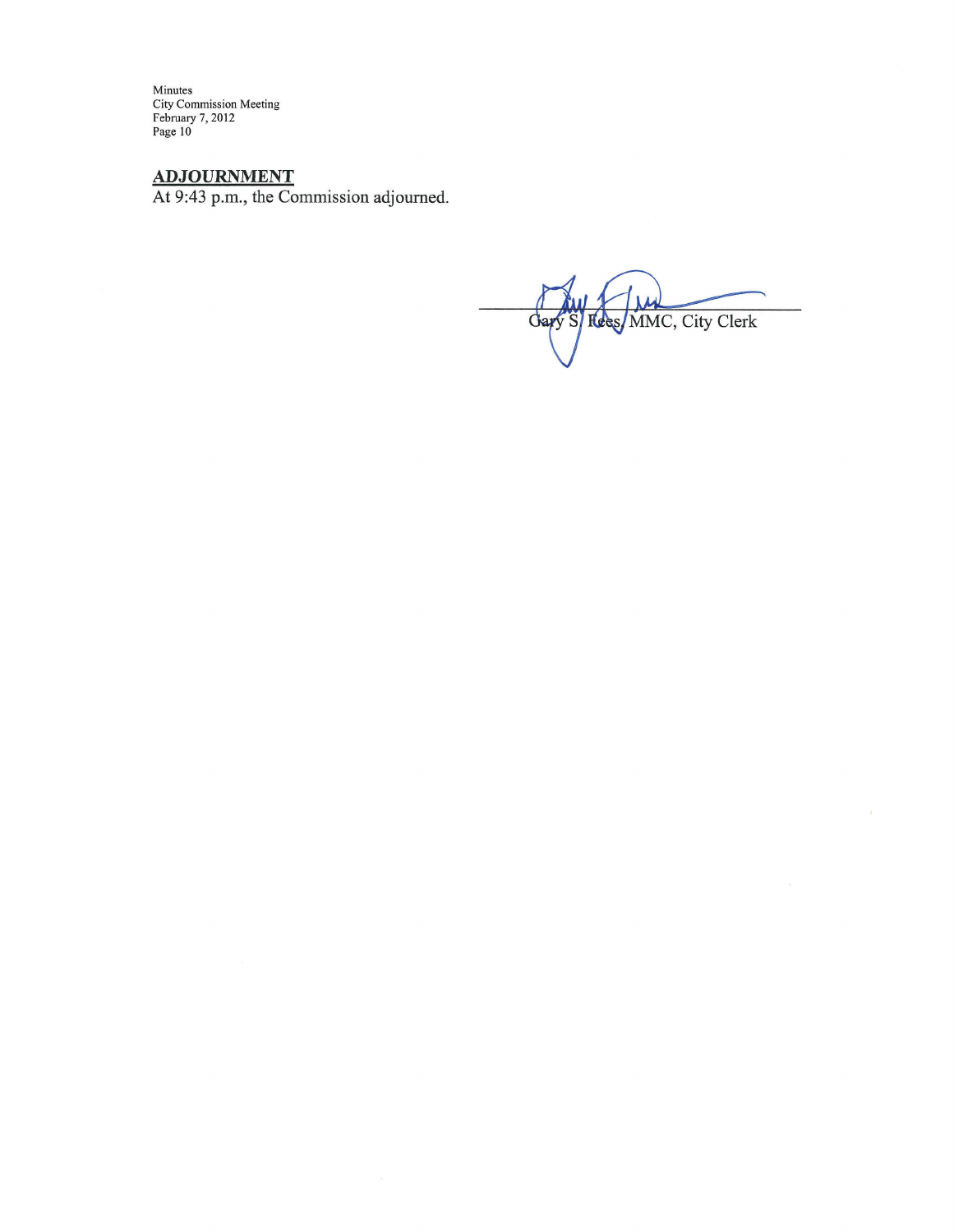#### **STAFF REPORT**

**AN AMENDMENT OF ORDINANCE NO. 6804 AND THE APPROVED PRELIMINARY DEVELOPMENT PLAN OF LOT 9, DOWNTOWN ENTERTAINMENT DISTRICT PUD DEVELOPMENT PLAN FOR PROPOSED LOTS 1-6, AND THE FINAL DEVELOPMENT PLAN FOR PROPOSED LOTS 1 AND 4.** 

# **BACKGROUND**

**APPLICANT:** Flint Hills Square, LLC – Gwyn E. Riffel, Manager and City of Manhattan.

**ADDRESS:** 1109 Hylton Heights Road, Manhattan, KS 66502.

**OWNER:** City of Manhattan.

**ADDRESS:** 1101 Poyntz Avenue, Manhattan, KS 66502.

**LOCATION:** Lot 9 is generally located north of Ft. Riley Boulevard, south of the Discovery Center, west of the K-18 on-ramp, and east of S.  $3<sup>rd</sup>$  Street.

**AREA:** Existing Lot 9 (172,979 square feet), Downtown Entertainment District Addition.

#### **Proposed Lots 1-6 – PUD Amendment**

Proposed Downtown Entertainment District Addition, Unit Three: Lot 1 (17,804 square feet); Lot 2 (37,367 square feet); Lot 3 (20,166 square feet); Lot 4 (45,325 square feet); Lot 5 (33,798 square feet); and, Lot 6 (17,781 square feet).

#### **Proposed Lot 7**

*(NOTE: Proposed Lot 7, a replat of existing Lot 8, Downtown Entertainment District Addition, is shown on amendment for reference only. Proposed Lot 7 is not part of the amendment of Lot 9; however, proposed Lot 7 is included on the Final Plat of the proposed Downtown Entertainment District, Unit Three Addition, to vacate an existing utility easement and to accommodate the placement of the Candlewood Suites hotel along its western lot line with proposed Lot 7.*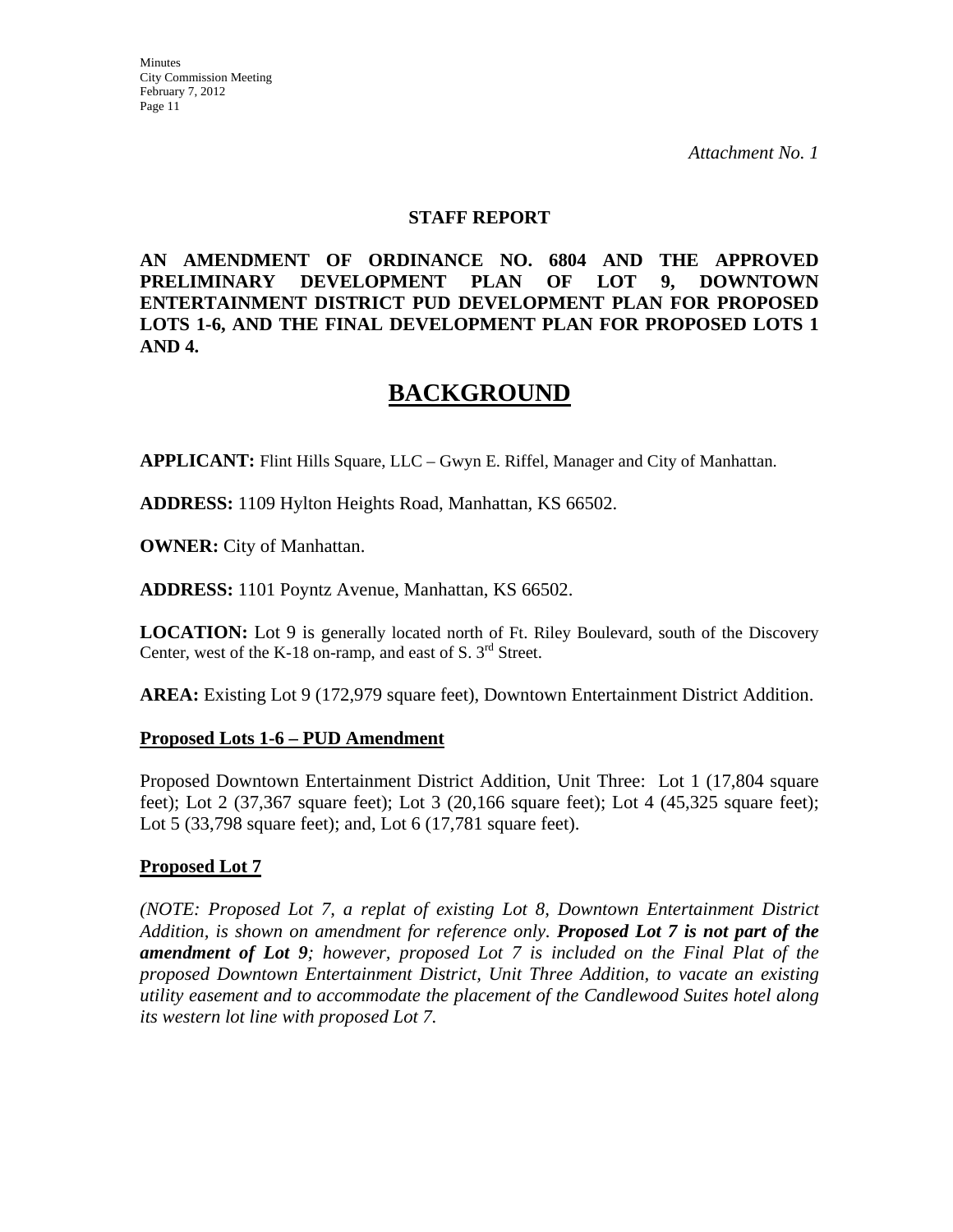*Attachment No. 1*

*The placement of the hotel on proposed Lot 1 at a zero foot setback on the western lot line, which adjoins proposed Lot 7, requires a minimum building code setback from the property line in order for the hotel to have the openings (windows and doors) proposed. The reasoning behind this requirement is to reduce the chance of fire spread from one structure to another. However, as an alternative to the building code requirement, a 30 foot wide open space is provided along the entire length of the eastern lot line of proposed Lot 7 to ensure building code requirements are met, which will allow the hotel to be constructed as proposed at the western property line of proposed Lot 1. A note is added to the Final Plat describing the improvements, landscaping and other matters that will be addressed by either an easement or restrictive covenant and filed separately with the Riley County Register of Deeds. A note is added to the Final Plat describing the improvements,*  landscaping and other matters that will be addressed by either an easement or restrictive *covenant and filed separately with the Riley County Register of Deeds.)* 

**DATE OF PUBLIC NOTICE PUBLICATION:** Thursday, December 15, 2011.

#### **DATE OF PUBLIC HEARING: PLANNING BOARD:** Thursday, January 5, 2012. **CITY COMMISSION:** Tuesday, January 24, 2012.

## **EXISTING PUD:**

#### **Ordinance**

Downtown Entertainment District Planned Unit Development and Ordinance No. 6804 dated December 15, 2009 (attached).

#### **Permitted Uses**

The permitted uses in the PUD include all of the Permitted Uses of the C-4, Central Business District.

The Downtown Entertainment District is, in general, an extension of the Central Business District. The PUD currently consists of a hotel, conference center, parking garage, museum, a city park, off-street parking, landscaping, signage and other improvements. Residential dwelling units and a broad range of retail, commercial services such as restaurants, and office uses were indicated in the approved PUD as potential occupants of built or future structures.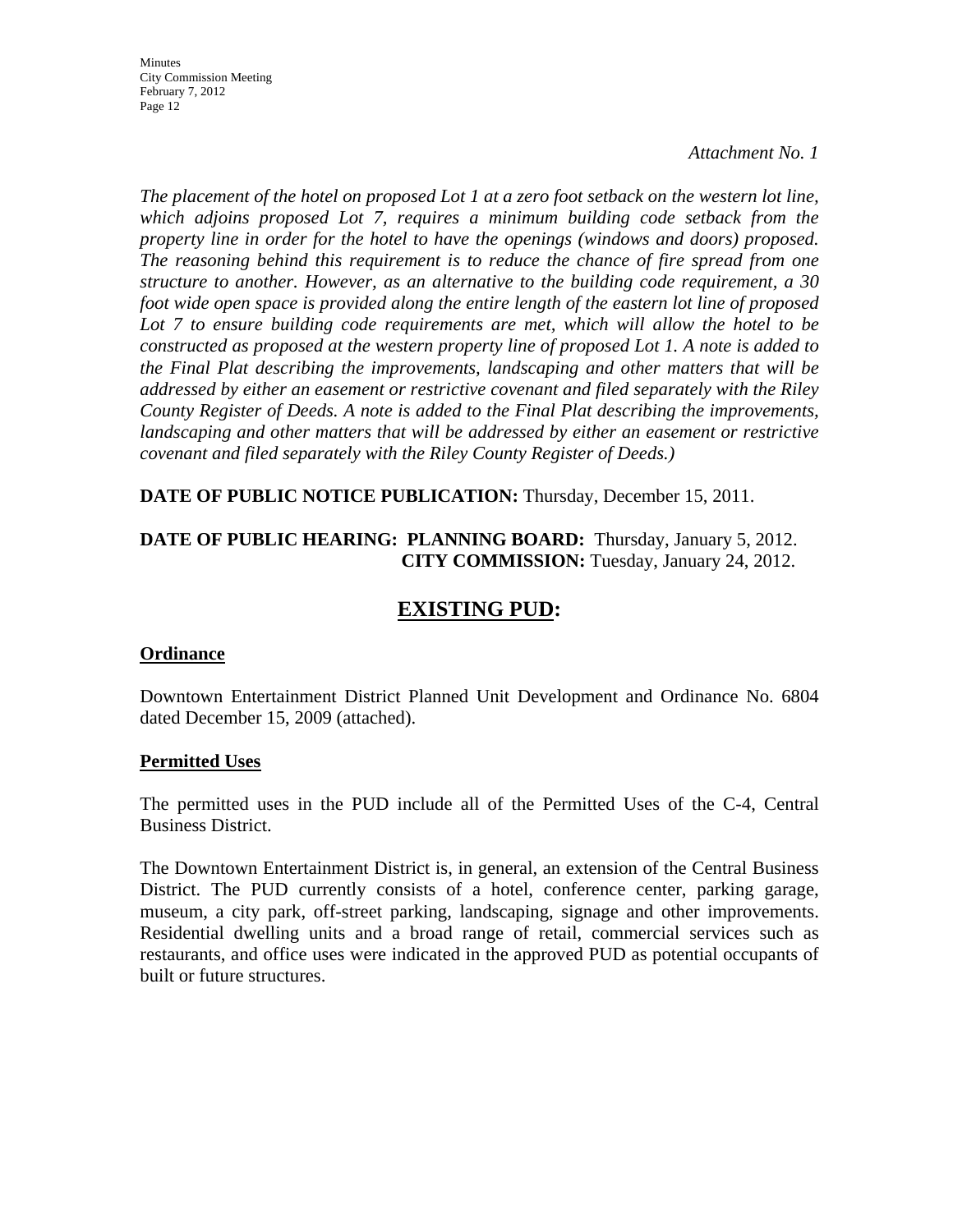*Attachment No. 1*

The Preliminary Development Plan site plan approved in 2009 is attached and shows the relationship of Lot 9 to the balance of the PUD. Lot 9 is described as a "Future Amendment" with its footprint and uses to be determined by the City Commission.

## **Proposed Use**

The amendment proposes to add Drive-in Restaurants as a Permitted Use in the PUD. In this instance, the drive-in restaurant, which will accommodate the patron's automobiles from which the occupants of the automobiles may make purchases from a window proposed on the east side of the mixed use building on proposed Lot 3.

#### **Design Guidelines for Downtown Redevelopment**

Existing Lot 9 is within the South Project Area of the Downtown Redevelopment Plan. The Downtown Redevelopment-Entertainment District Design Guidelines (attached with applicant documents, Appendix A) apply to the proposed development.

The Design Guidelines for Downtown Redevelopment set out policy, intent, and conditions; site guidelines; building guidelines; supplemental guidelines for large format retail design and small scale residential guidelines; and, checklists for site and building guidelines. The Guidelines are not regulations. The Guidelines are for developers, architects, owners and decision makers for reviewing and evaluating proposals and design quality. Exceptions to the Guidelines may be considered if the overall intent of the Guidelines has been met.

A letter from Patrick Schaub, AIA, Bowman Bowman Novick Inc., dated December 27, 2011, comments on Design Guideline requirements with respect to the proposed amendment of Lot 9 (Note: Number 7 is missing in the letter and is presumed to be a typo.) The applicant has responded in the attached written documents, Appendix I, to each Guideline and has requested Exceptions of the Design Guidelines noted in their response.

Exceptions to the Guidelines may be considered by the Planning Board and City Commission if it is determined that the overall intent of the Design Guidelines has been met. The overall intent of the Guidelines is expressed in several statements found on pages 2-1 to 2-3, which generally include:

The Guidelines are generally intended to provide a mix of uses and a pedestrian and bicycle friendly commercial area with connection to the downtown core and residential neighborhoods; increase the economic and cultural vitality of the downtown; incorporate sustainable design; and, other development intents.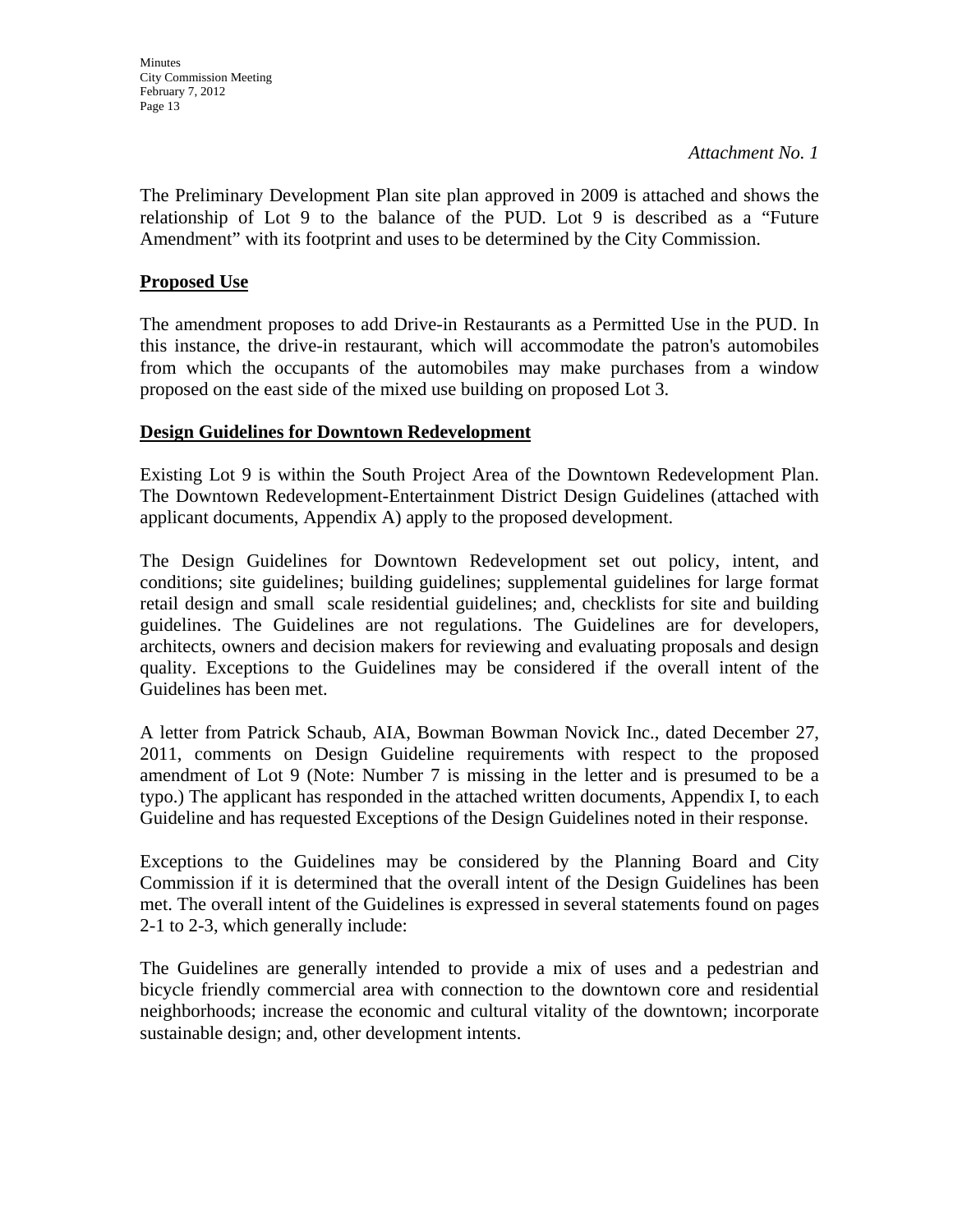Overall, the intent of the Guidelines is met. City Administration concurs with the applicant's consultant and recommends that the Exceptions be approved based on the information provided by the consultant.

## **PROPOSED AMENDMENTS:**

#### **Proposed Uses, Buildings, Structures, and Phasing**

**Proposed Lot 1:** A four story 84 room Candlewood Suites hotel in proposed on Lot 1. A portion of the rooms are intended for extended stay. There is no meeting/conference or restaurants in the hotel. Exterior materials consist of limestone, brick and EFIS. The hotel has 84 rooms, exercise, vending, laundry, office and mechanical and similar support space, but does include restaurant or meeting space. Construction phasing: Spring – Fall 2012.

**Proposed Lot 2:** A four story 76 room Holiday Inn Express is proposed on Lot 2. Exterior materials consist of limestone, brick and EFIS. The hotel has 76 rooms, a small pool, meeting room, eating space, and lounge, or multi-purpose space such as meetings, office and mechanical and similar support space. Construction phasing: to be determined.

**Proposed Lot 3:** A four story mixed use building with commercial floor on the first floor, which may include a drive-in restaurant on the east side of the building; second story office space; and third and fourth floors office and residential. The residential space consists of three, one-bedroom dwelling units and four, two bedroom dwelling units. Exterior materials consist of limestone and brick. Construction phasing: Construction phasing: to be determined.

**Proposed Lot 4:** A public parking lot associated with Lot 1 for the purpose of assigning maintenance responsibilities of the public parking lot. There are 91 off-street parking spaces on Lot 4. Construction phasing: Spring – Fall 2012.

**Proposed Lot 5:** A public parking lot associated with Lot 3 for the purpose of assigning maintenance responsibilities of the public parking lot. There are 69 off-street parking spaces on Lot 5. Construction phasing: Construction phasing: to be determined.

**Proposed Lot 6:** A public parking associated with Lot 2 for the purpose of assigning maintenance responsibilities of the public parking lot. There are 48 off-street parking spaces on Lot 6. Construction phasing: Construction phasing: to be determined.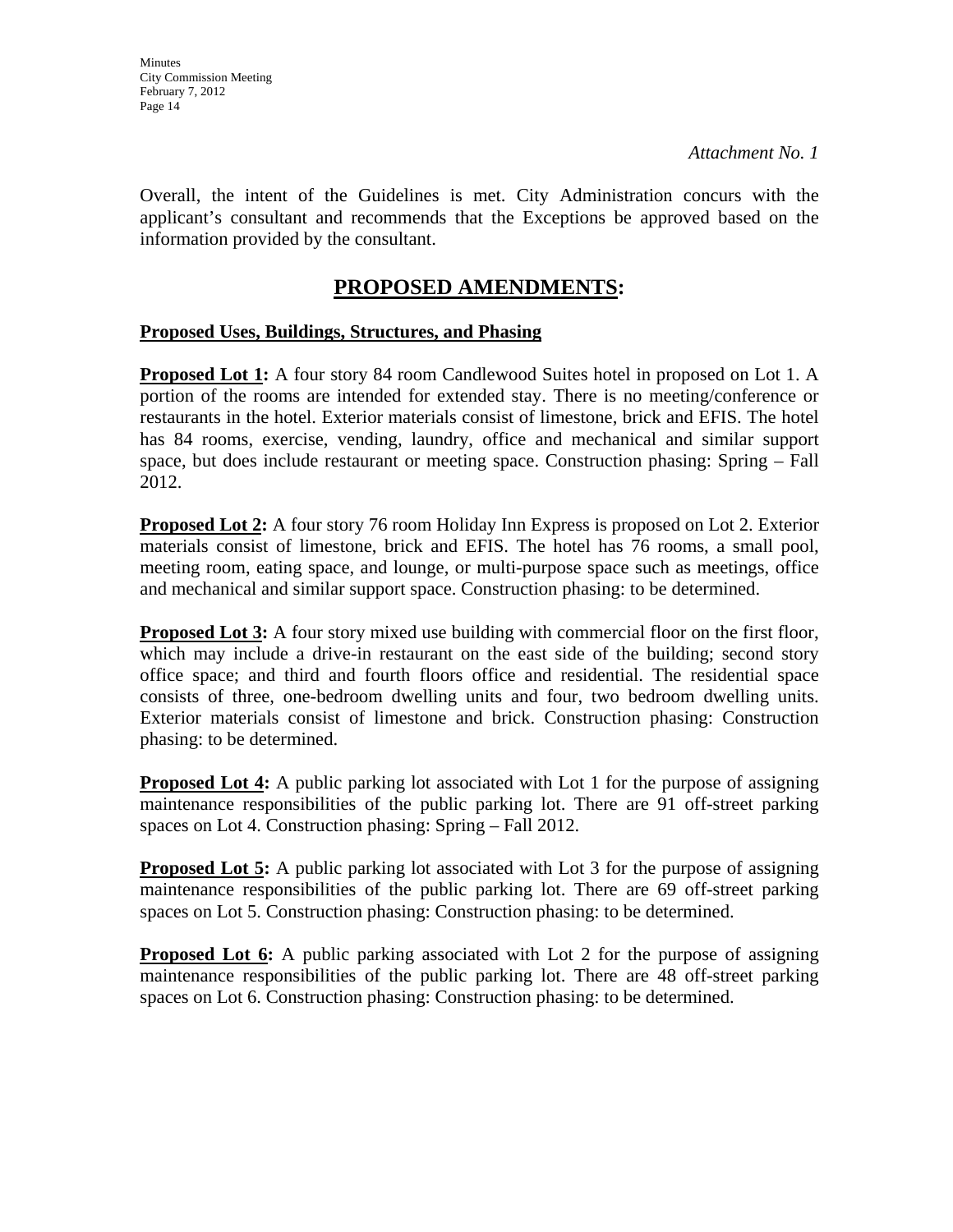Maintenance responsibilities for the public parking lots associated with the hotel and mixed use lots will be assigned to the individual lot when ownership of Lots 1-3 are conveyed to each separate lot.

**PROPOSED SIGNS:** The hotels will use illuminated wall signs and dimensions are shown on building facades. The mixed use building has proposed wall signs, and projecting signs for pedestrians, as well as a projecting identification sign on the northwest corner of the building. Signs are located over building entrances or on wall space, as depicted on elevation drawings. Signs conform to the Design Guidelines and, in general, to the requirements of the C-4, Central Business District.

Condition 4 in Ordinance No. 6804 is modified regarding exempt signage due to updating of the sign provisions for exempt signage since the PUD was approved in 2009.

**PROPOSED LIGHTING:** Light poles will be 25-30 feet in height in the parking lots and 12 feet tall along pedestrian routes. Light fixtures will be provided on individual buildings according to architectural plans and not cast direct light on streets or adjacent property.

# **MATTERS TO BE CONSIDERED WHEN AMENDING A PLANNED UNIT DEVELOPMENT**

**1. WHETHER THE PROPOSED AMENDMENT IS CONSISTENT WITH THE INTENT AND PURPOSE OF THE APPROVED PUD, AND WILL PROMOTE THE EFFICIENT DEVELOPMENT AND PRESERVATION OF THE ENTIRE PUD:** The proposed amendment is consistent with the intent and purpose of approved Preliminary Development Plan. Approval of the proposed amendment will ensure the efficient development and preservation of the entire PUD and development of Lot 9.

The general intent of the PUD is to provide a broad range of retail, office, residential and other services as an extension of the Central Business District.

**2. WHETHER THE PROPOSED AMENDMENT IS MADE NECESSARY BECAUSE OF CHANGED OR CHANGING CONDITIONS IN OR AROUND THE PUD, AND THE NATURE OF SUCH CONDITIONS:** The proposed amendment is necessary because the

City Commission's accepted the proposed amendment of Lot 9.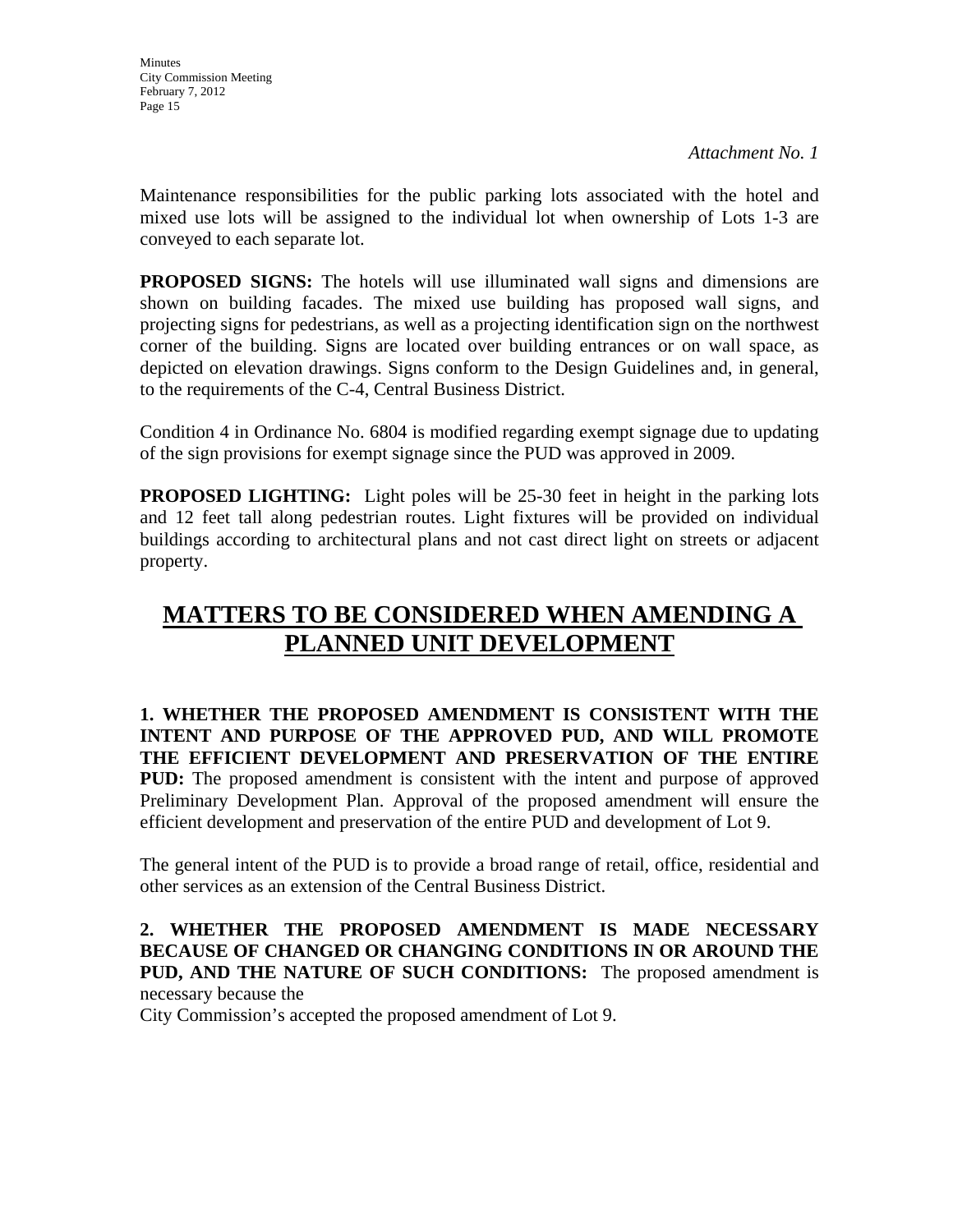**3. WHETHER THE PROPOSED AMENDMENT WILL RESULT IN A RELATIVE GAIN TO THE PUBLIC HEALTH, SAFETY, CONVENIENCE OR GENERAL WELFARE, AND IS NOT GRANTED SOLELY TO CONFER A SPECIAL BENEFIT UPON ANY PERSON:** Approval of the proposed amendment will result in a relative gain to the general public health, safety, and general welfare by allowing the PUD to develop a vacant tract of land in the format determined by the City Commission. The proposed amendment will ensure the overall development is completed.

The proposed amendment will not be granted as a special benefit to any one person. The proposed amendment is in response to the desire by the City Commission to develop Lot 9 for multiple-tenants.

# **ADDITIONAL MATTERS TO BE CONSIDERED WHEN AMENDING A PLANNED UNIT DEVELOPMENT**

**1. LANDSCAPING:** The proposed landscape plan depicts a variety of shade and ornamental trees, evergreen trees, shrubs, foundation plantings, parking lot landscaping, screening, and ground cover throughout the site, with some sites conceptual or to be determined with a Final Development Plan or a future amendment. As provided, the landscaping plan conforms, in general, to the requirements of the Design Guidelines, subject to approval of the requested Exceptions. Underground irrigation is proposed to maintain the landscaping, which will be maintained by the owners of Lots 1-3 and the associated parking lots.

**2. SCREENING:** The Candlewood Suites and Holiday Inn Express will share a gated and enclosed six foot tall brick trash container area, which will be located on the Holiday Inn Express' property. A private cross easement will allow the Candlewood Suites to use the enclosed trash container area, which will be built with Candlewood Suites. The mixed use building also provides an enclosed trash container area on the south side of the building of similar design.

Rooftop equipment will be screened by parapet walls on hotel rooftops, if rooftop equipment is placed on the roof. The mixed use building's rooftop equipment will be screened by parapet walls as noted on the floor plan sheet.

In addition, parking lots will be buffered with a landscape hedge along street frontages. The dense hedge row must be planted at minimum 30-inches in height at the time of planting to screen headlights from streets and adjacent properties.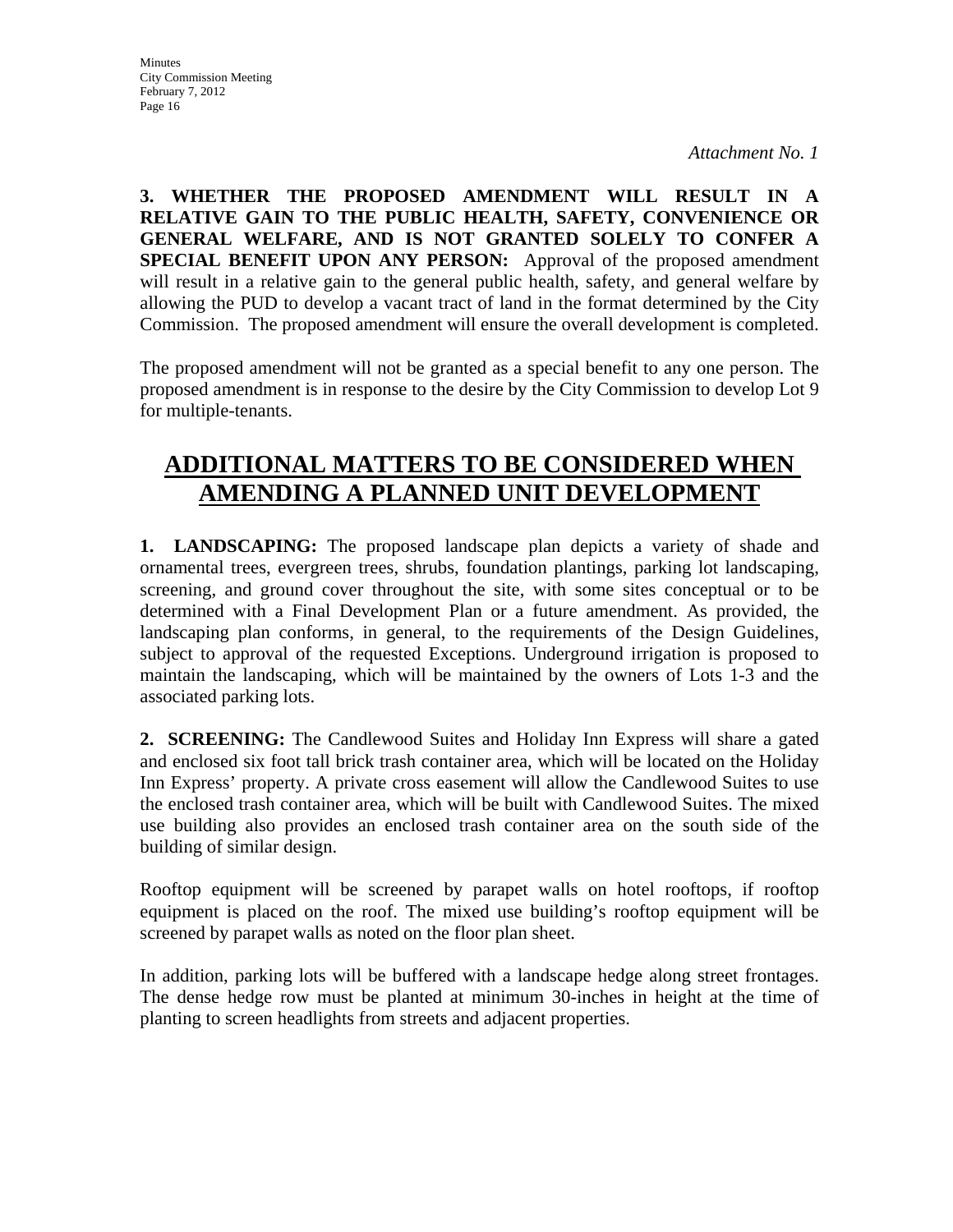**3. DRAINAGE:** The site is proposed to drain to the south to the Kansas River through storm inlets and storm water sewer pipe improvements. Adequate inlets and improvements will be provided to assure the drainage system is functional. A comprehensive drainage plan, the Downtown Entertainment District Drainage Impact Study, Appendix E, submitted by HWS for the project area was reviewed and accepted by the City Engineer with the rezoning to PUD in December, 2009.

**4. CIRCULATION**: The proposed internal circulation plan provides for safe, convenient and efficient movement of goods, motorists, and pedestrians. Conflicts between motorists, bicyclists and pedestrians should be minimized. The site will be accessed from the surrounding street system. Internal public streets will provide access to all lots in the PUD. Sidewalks are proposed throughout the site, but not along Ft. Riley Boulevard. In lieu of a sidewalk on Ft. Riley Boulevard to the Union Pacific Depot, internal sidewalk connections are proposed to connect with the Union Pacific Depot and public sidewalk on the west side of Ft. Riley Boulevard connecting to Manhattan Town Center. Blue Earth Place, a travel easement, provides the hotels and mixed use lots with direct access to a public street. A restrictive covenant regarding maintenance responsibilities will be part of the transaction to sell the hotel and mixed use lots to future owners when conveyance of the properties occur.

Appendix F consists of a George Butler and Associates provided a memorandum dated October 28, 2005 of traffic analyses for the entire North and South Project Area, which indicates nominal impact on the surrounding transportation network as a result of the proposed rezoning. Appendix F also includes an Update to South Redevelopment Traffic Study from HWS dated October 10, 2011, reflects changes to land use considered with the GBA memorandum. The City Engineer reviewed and accepted the analysis.

As a part of the mixed use building, a proposed drive-in restaurant will be located on the east side of the building with vehicle stacking on the south and east sides of the building. Adequate stacking distance, of approximately 200 feet from the drive-in window to slightly east of the right in, and would accommodate about ten vehicles is available. Circulation is counterclockwise with entry to the order board from the west and exiting to the east to Blue Earth Place. The specific restaurant is not identified. Typical to a drive-in restaurant is signage designed to attract to the motoring public, which generally consists of pole signs. That type of signage is not proposed, so it is reasonable to conclude that the typical desire of a drive-in restaurant to gain the motorists' attention will not be a factor.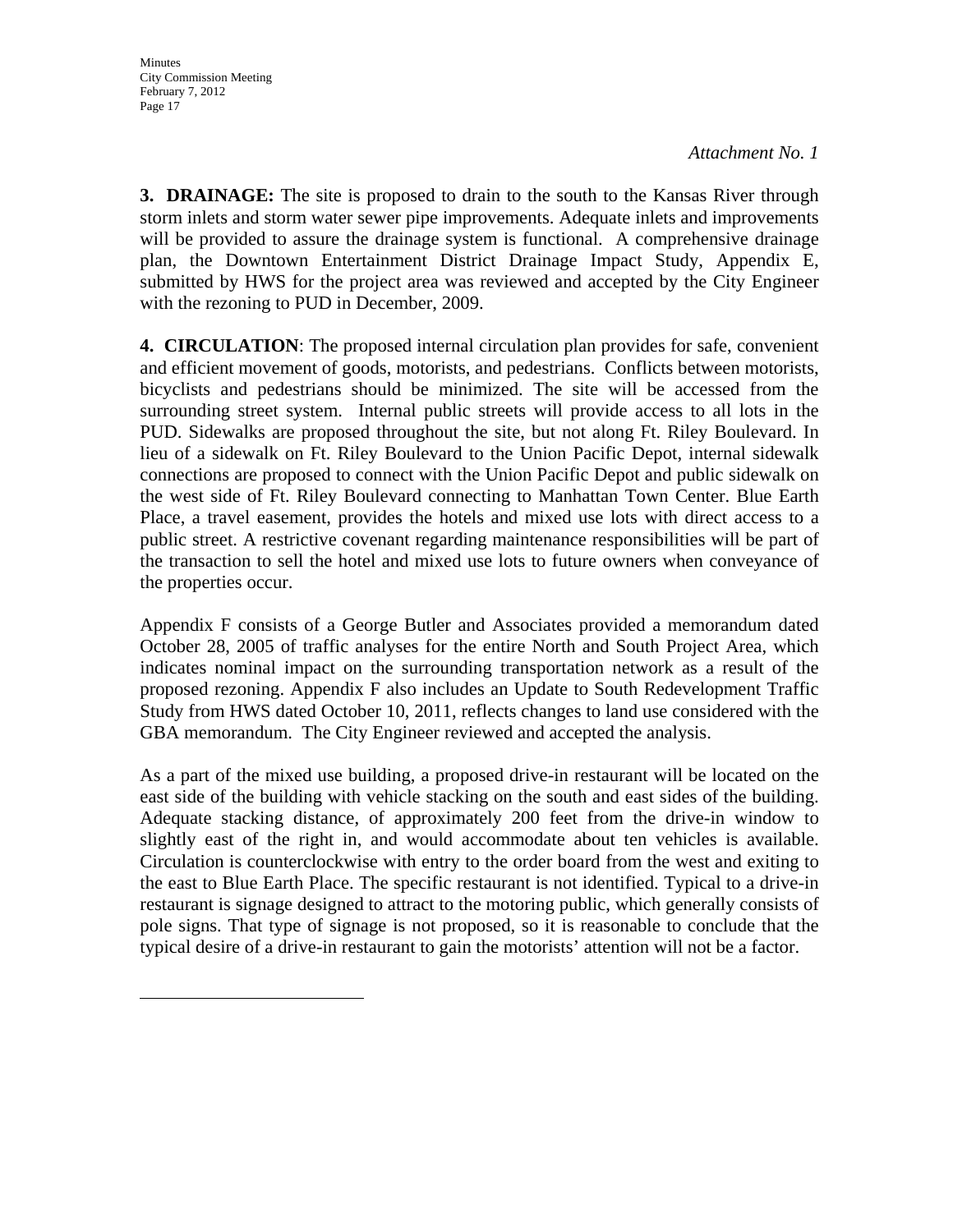**Minutes** 

*Attachment No. 1*

#### Off-Street Parking

Using the standard parking ratios of the Manhattan Zoning Regulations: Candlewood Suites requires one space per room plus two, or 86 spaces; Holiday Inn Express requires one space per room plus two, or 78 spaces; the first floor commercial space is an estimate based on the space occupied by a restaurant and would require 101 spaces, which is likely on the high side; office space is an estimate requiring 37 spaces, also on the high side; and the residential requiring 18 parking spaces. Commercial and office is high and does not account for storage, bathrooms, mechanical space and other similar space that does not generate parking demand.

Total demand using the standard parking ratios is 320, or 112 less than the 208 proposed parking spaces on Lots 4-6. However, the Zoning Regulations do not require off-street parking for any use in the C-4 District. Parking could be provided which meets standard ratios but that would sacrifice development of retail, office and service floor spaces. In addition, there are 22 parking spaces on S.  $3<sup>rd</sup>$  Street that may satisfy some demand as well as the parking garage, which has 436 parking spaces and will absorb overflow from not only Lots 1-3, but all of the uses in the entire PUD.

Off-street parking should be adequate. The off-street parking proposed is represents a maximization to the greatest extent possible to meet future demand. There may be periods when parking demand exceeds the amount available, which should occur in limited circumstances.

**5. OPEN SPACE/LANDSCAPED AND COMMON AREA:** Approximately 30% of the site is green space. There are no common area tracts set aside other than, in general, the shared public parking lots.

**6. CHARACTER OF THE NEIGHBORHOOD:** Lot 9 is part of the Downtown Entertainment District and is generally considered the southern limits of the Central Business District. Lot 9 adjoins Blue Earth Park, a city parking, and the Discovery Center to the north. To the west is S.  $3<sup>rd</sup>$  Street, Blue Earth Park, which is a public park, parking garage, conference center, and Hilton Garden Inn. To the south and east are Ft. Riley Boulevard and its on-ramp. To the south of Ft. Riley Boulevard are commercial and industrial uses. Nearby historic properties potentially include the Union Pacific Depot to the east of the on-ramp and the Downtown Manhattan Historic District to the north.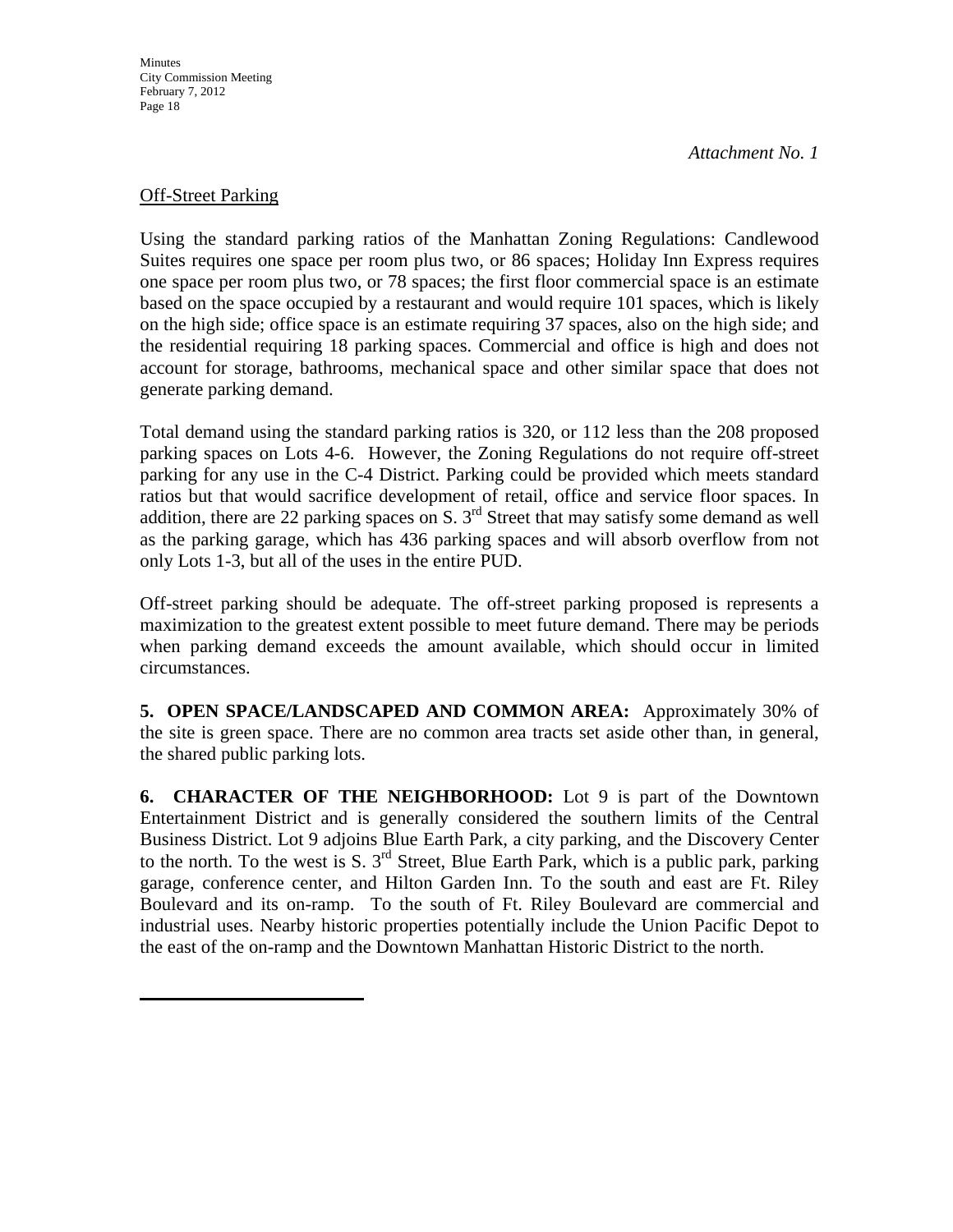## **MATTERS TO BE CONSIDERED WHEN REZONING**

**1. EXISTING USE:** An approximate four acre (3.96 acres) tract of land, which has been cleared of existing structures and other surface improvements such as street pavement.

**2. PHYSICAL AND ENVIRONMENTAL CHARACTERISTICS:** Generally flat with existing drainage to the east and south to storm sewer inlets. The site is located in a 500 Year Flood Plain and is not subject to flood plain development regulations.

## **3. SURROUNDING LAND USE AND ZONING:**

- **(a.) NORTH:** Discovery Center; Downtown Entertainment District PUD.
- **(b.) SOUTH:** Ft. Riley Boulevard, service commercial; LM-SC, Light Manufacturing-Service Commercial District.
- **(c.) EAST:** On ramp to K-18 Highway, Depot**;** LM-SC District**.**
- **(d.) WEST:** S. 3rd Street, Hilton Garden Inn, Conference Center, Parking Garage, Retail; Downtown Entertainment District PUD.

**4. GENERAL NEIGHBORHOOD CHARACTER:** See above under Review Criteria for Planned Unit Development, number 6.

**5. SUITABILITY OF SITE FOR USES UNDER CURRENT ZONING:** The site has been cleared of all existing structures and is suitable for the proposed uses in the PUD.

**6. COMPATIBILITY OF PROPOSED DISTRICT WITH NEARBY PROPERTIES AND EXTENT TO WHICH IT MAY HAVE DETRIMENTAL AFFECTS:** The proposed amendment and Final Development Plan are consistent with the commercial nature of the approved PUD and developed properties in the PUD. Expected increases in traffic, light, and noise will be consistent with the predominately commercial character of the neighborhood. Residential properties near the site are a smaller part of the neighborhood. Minimal impacts on adjacent properties are anticipated and no detrimental effects are expected. Adequate off-street parking, landscaping, screening, lighting, storm water drainage improvements, and pedestrian and vehicular circulation improvements are provided, which mitigate impacts on surrounding properties. The amendment site is separated from residential areas to the west by the hotel, conference center and parking garage, and is otherwise bounded by streets and development in the PUD.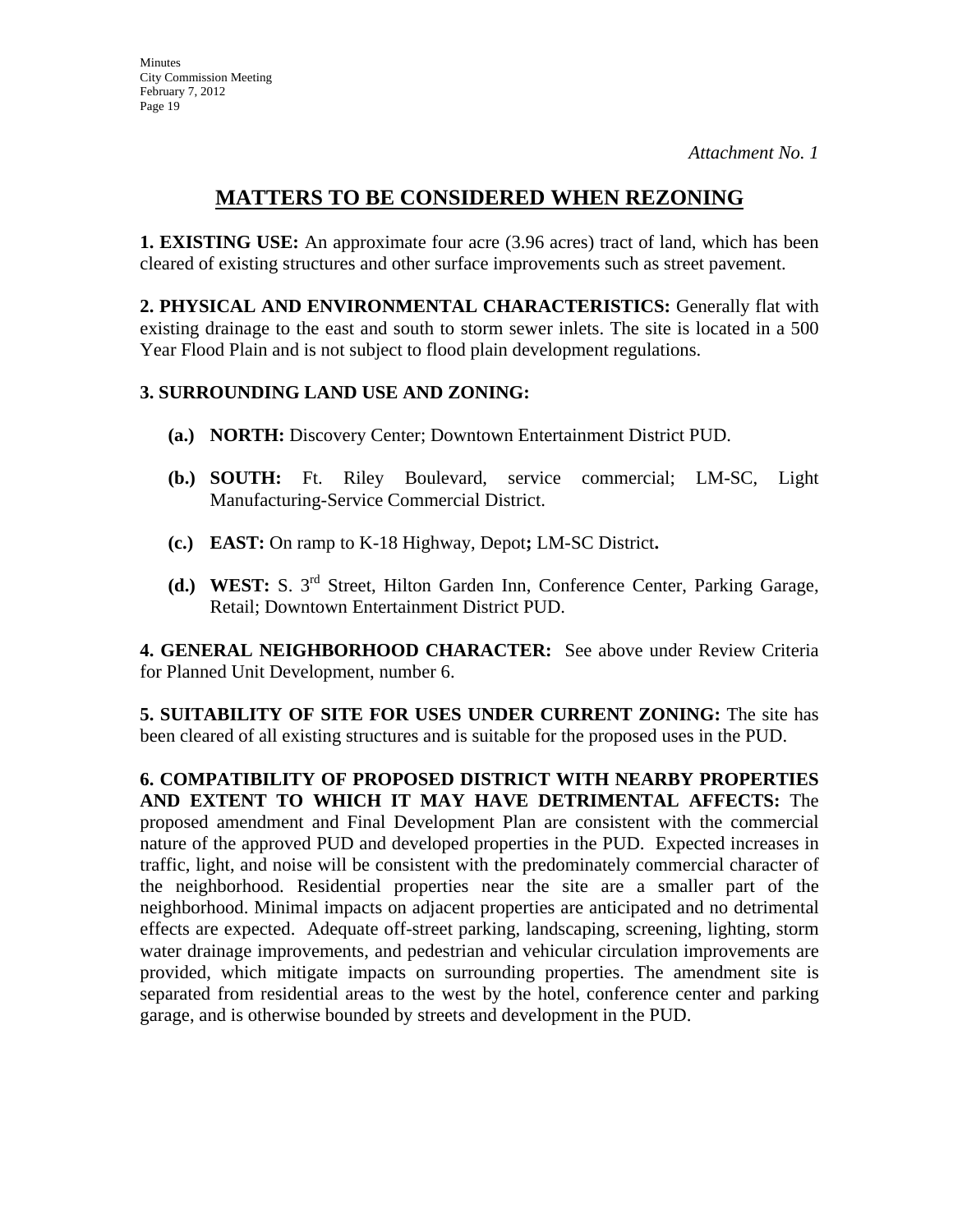*Attachment No. 1*

Historic properties potentially impacted by the proposed project include the Union Pacific Depot and the Downtown Manhattan Historic District. The Manhattan Historic Resources Board reviewed the proposed project at its meeting on October 21, 2011, and found that the proposed project, "Meets the *Standards and Guidelines for Evaluating the Effect of Projects on Environs* and will not encroach upon, damage or destroy any listed historic property or its environs", (attached letter dated October 27, 2011, from Lance Evans, AICP, Senior Planner, and Staff Liaison to the Manhattan Historic Resources Board to Jennie A. Chinn, Executive Director/State Historic Preservation Officer (SHPO).) The SHPO letter (attached), dated November 2, 2011 reviewed the materials associated with the project in accordance with the state preservation statute. The letter states that, "The SHPO has determined the proposed project will not encroach upon, damage, or destroy any listed historic property or its environs. As far as this office is concerned, the project may proceed." No detrimental effects on historic properties are expected based on local and state review of the proposed rezoning.

**7. CONFORMANCE WITH COMPREHENSIVE PLAN:** The Manhattan Urban Area Comprehensive Plan shows the site as Central Core District (CCD), which is a special purpose designation for the Downtown Core. The amendment and Final Development Plan location is also designated as a primary redevelopment area for expansion of the Central Business District, in Downtown Tomorrow – A Redevelopment Plan for Downtown Manhattan, Kansas, adopted in May 2000.

The proposed amendment and Final Development Plan conform to the Comprehensive Plan.

#### **8. ZONING HISTORY AND LENGTH OF TIME VACANT AS ZONED:**

November 6, 2009: Manhattan Urban Area Planning Board conducts the public hearing on the proposed Downtown Entertainment District from C-4, Central Business District; C-5, Highway Service Commercial District with RDO, Redevelopment District Overlay; and, LM-SC, Light Manufacturing-Service Commercial District, to PUD, Commercial Planned Unit Development District, with eight conditions of approval. The **PLANNING BOARD RECOMMENDED APPROVAL OF THE REZONING ON A VOTE OF 7-0. IN A SEPARATE ACTION, THE PLANNING BOARD APPROVED THE FINAL PLAT OF THE DOWNTOWN ENTERTAINMENT DISTRICT ADDITION ON A VOTE OF 7-0.**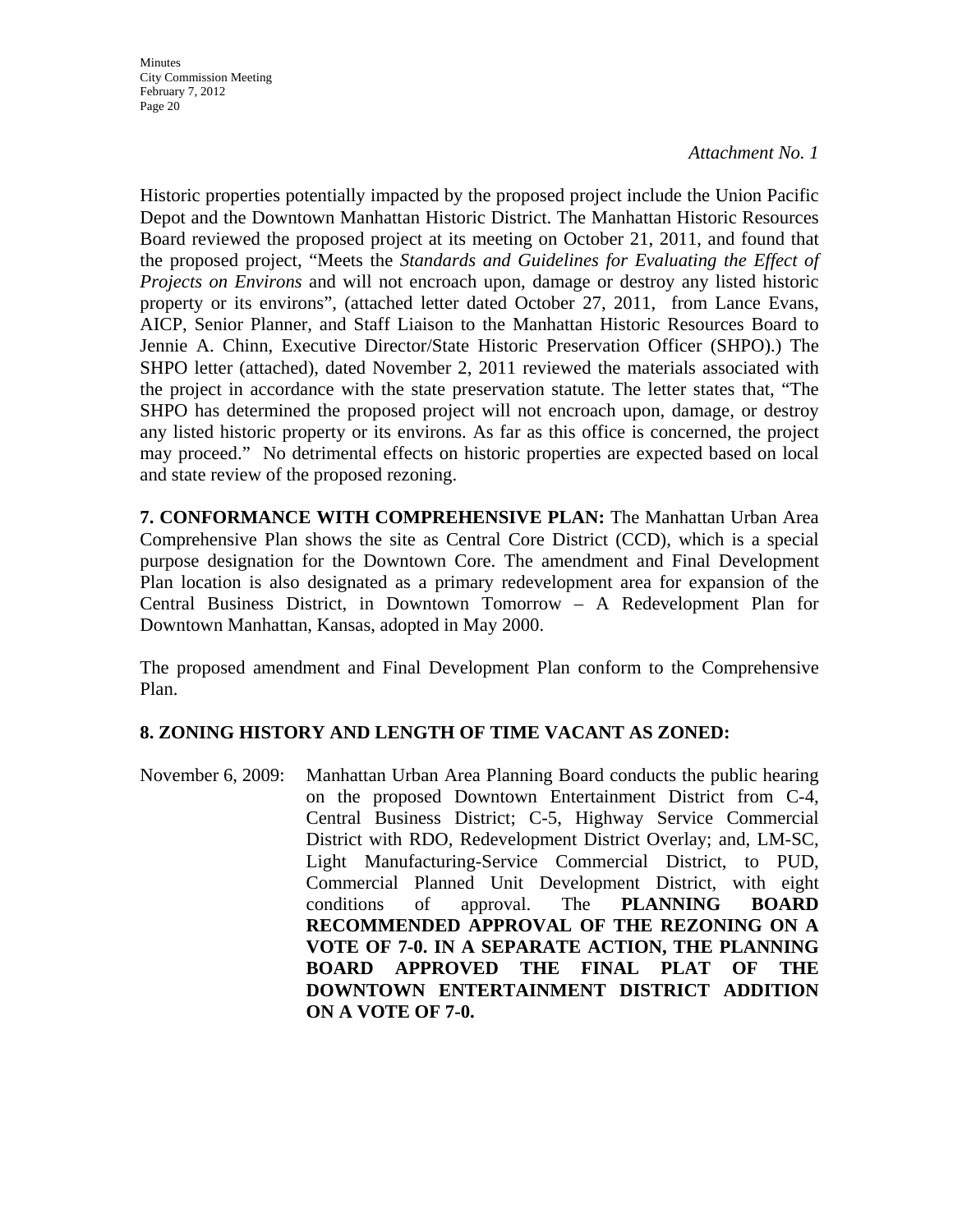*Attachment No. 1*

- December 1, 2009 City Commission approves first reading of an ordinance rezoning the proposed Downtown Entertainment District from C-4, Central Business District; C-5, Highway Service Commercial District with RDO, Redevelopment District Overlay; and, LM-SC, Light Manufacturing-Service Commercial District, to PUD, Commercial Planned Unit Development District.
- December 15, 2009 City Commission approves Ordinance No. 6804 rezoning the proposed Downtown Entertainment District from C-4, Central Business District; C-5, Highway Service Commercial District with RDO, Redevelopment District Overlay; and, LM-SC, Light Manufacturing-Service Commercial District, to PUD, Commercial Planned Unit Development District; and accepts the easements and rights-of-way as shown on the Final Plat of the Downtown Entertainment District Addition**.**
- January 20, 2010 Manhattan Urban Area Planning Board approves the Final Development Plan for Lots 1-4 of the Downtown Entertainment District Commercial PUD on a vote of 4-0.
- February 18, 2010 Manhattan Urban Area Planning Board sets aside the Final Plat approved on November 6, 2009, and approves the Revised Final Plat of the Downtown Entertainment District Addition.
- February 23, 2010 City Commission accepts the rights-of-ways and easements of the Downtown Entertainment District Addition.

Existing Lot 9 has been vacant for approximately two years.

**9. CONSISTENCY WITH INTENT AND PURPOSE OF THE ZONING ORDINANCE:** The intent and purpose of the Zoning Regulations is to protect the public health, safety, and general welfare; regulate the use of land and buildings within zoning districts to assure compatibility; and to protect property values. The PUD Regulations are intended to provide a maximum choice of living environments by allowing a variety of housing and building types; a more efficient land use than is generally achieved through conventional development; a development pattern that is in harmony with land use density, transportation facilities and community facilities; and a development plan which addresses specific needs and unique conditions of the site which may require changes in bulk regulations or layout. The proposed amendment and Final Development Plan are consistent with the intent and purposes of the Zoning Regulations, and the intent of the PUD Regulations.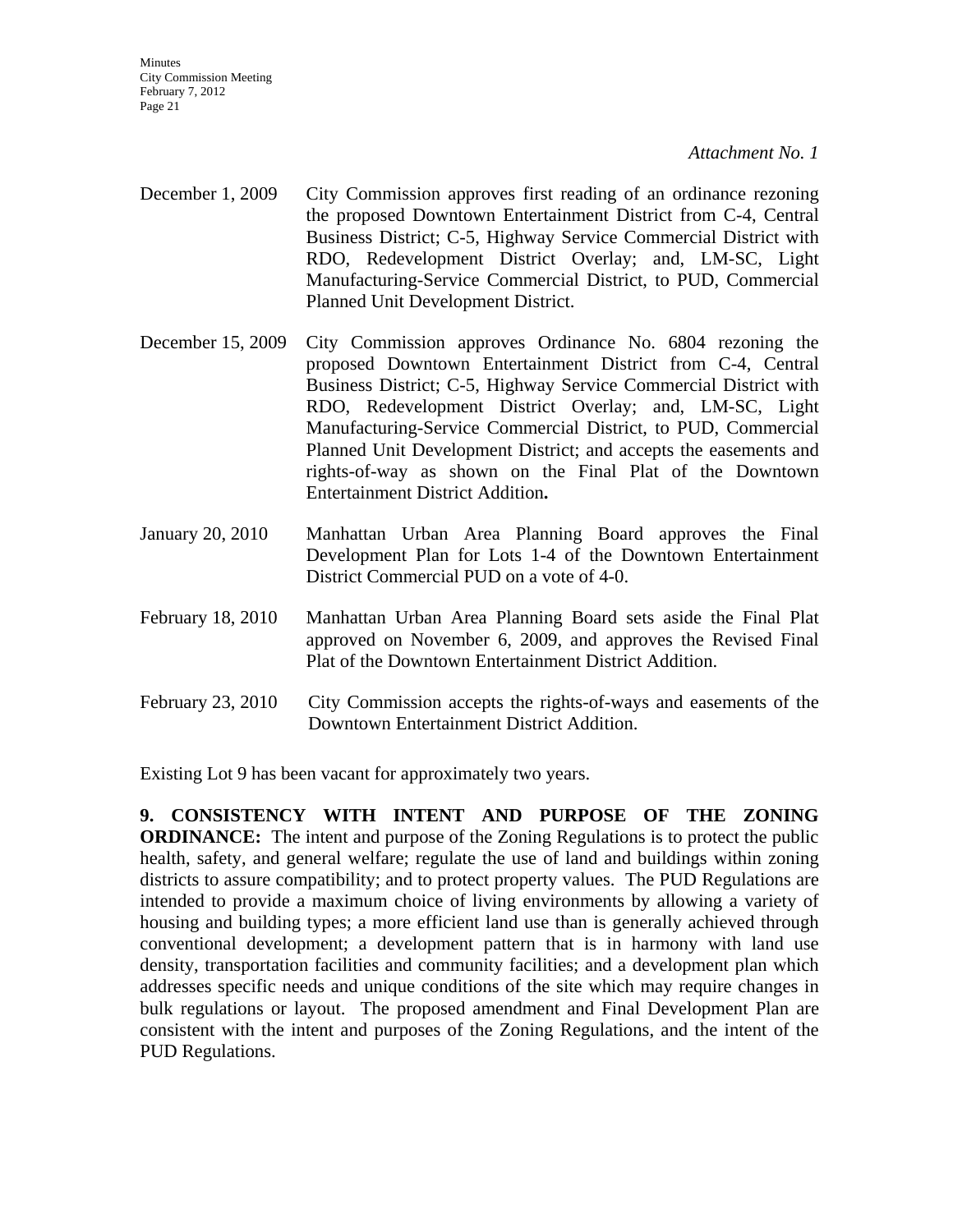#### Proposed Amendment

Based on the proposed amendment and Final Development Plan, the combination of hotels and mixed use buildings are consistent with the Downtown Entertainment District and are appropriate uses consistent with the intent and purpose of the Manhattan Zoning Regulations, subject to the conditions of approval.

**10. RELATIVE GAIN TO THE PUBLIC HEALTH, SAFETY AND WELFARE THAT DENIAL OF THE REQUEST WOULD ACCOMPLISH, COMPARED WITH THE HARDSHIP IMPOSED UPON THE APPLICANT:** There appears to be no relative gain to the public that denial would accomplish. Minimal impact on the public is expected as a result of traffic and storm water. Transportation and storm water proposals are consistent with the policies of the City. In addition, significant public investment has occurred in the project area and approval of the amendment is a key component of the financial investment described below. Denial of the amendment would be a hardship on the owner because no adverse effects on the public are expected.

#### Financial Impact

The PUD is consistent with final development agreement that has been entered into with the City Commission. The Commission recognizes the sales tax and property tax being generated from these improvements that will support both the Tax Increment Finance (TIF) bonds and the STAR bonds. The general make-up of use within the South District is consistent with the STAR bond application and approval by the State of Kansas. The Discovery Center is the catalyst for the State's commitment to assist in the financing. The City also needs to recognize the private investment necessary to leverage the State's investment of \$50M in STAR bonds. The City and developer are required to match the \$50M in STAR bonds with \$58 M in private/public investment. Total investment for Lot 9 has been submitted at just over \$17 million, well over the \$15 million required from the remaining property on Lot 9 to match the STAR bonds. The two hotels and mixed use building are key financial commitments necessary to leverage the State's investment in the South STAR bond district.

**11. ADEQUACY OF PUBLIC FACILITIES AND SERVICES:** Adequate public streets, sanitary sewer and storm sewer, fire hydrants, streets, and sidewalks will be provided.

#### **12. OTHER APPLICABLE FACTORS:** None.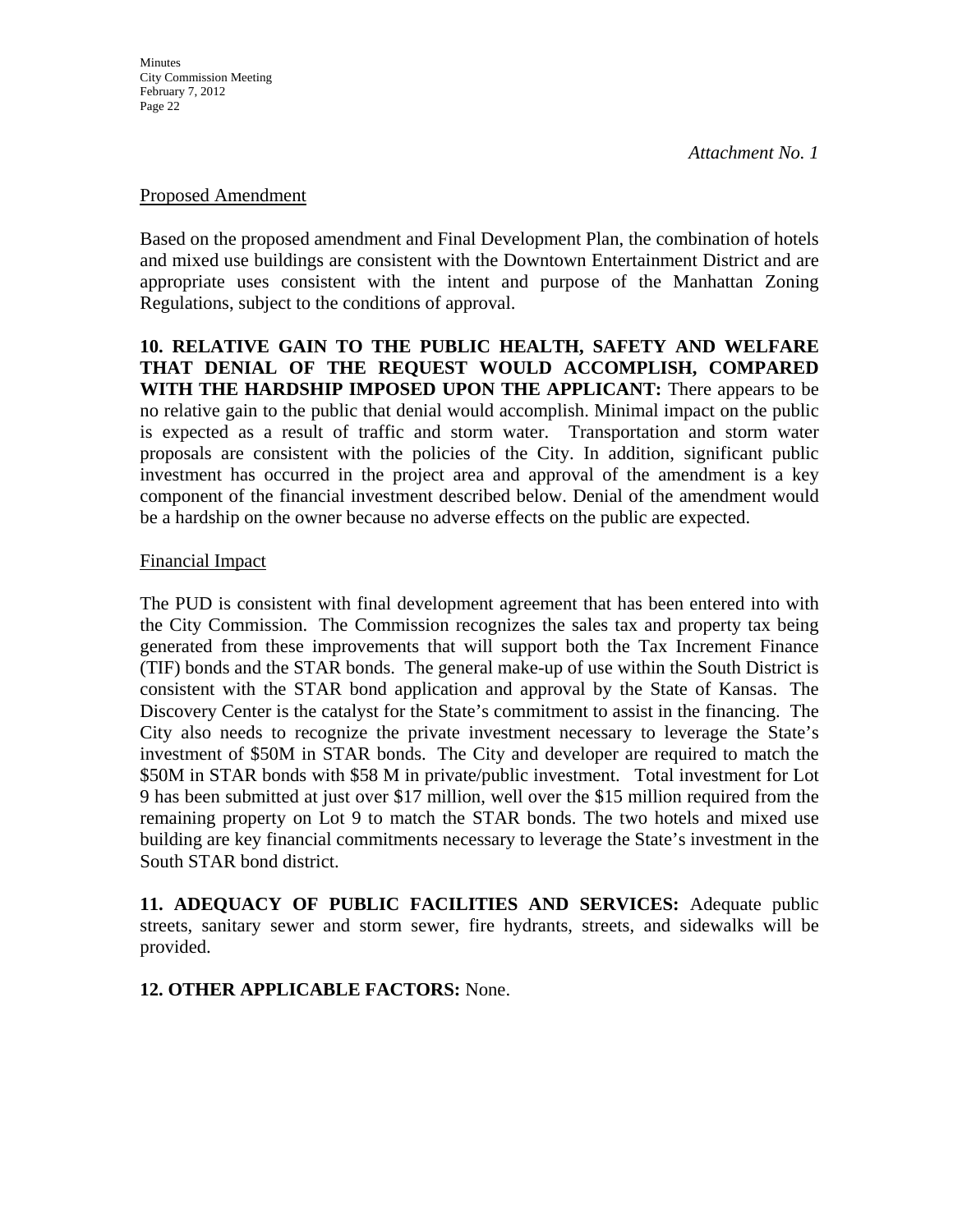**13. STAFF COMMENTS:** All provisions of Ordinance No. 6804 that are not in conflict with this amendment shall remain in force. Condition 4, in Ordinance No. 6804, is modified regarding exempt signage due to updating of the sign provisions for exempt signage since 2009 when the PUD was approved.

City Administration recommends approval of the proposed amendment of Ordinance No. 6804 and the approved Preliminary Development Plan of Lot 9 for Lots 2, 3, 5, and 6; and, approval of the Final Development Plan of Lots 1 and 4, in the Downtown Entertainment Commercial Planned Unit Development District, to be known as the Downtown Entertainment District, Unit Three, Commercial Planned Unit Development, subject to the following condition:

- 1. Drive-in Restaurants shall be a Permitted Use in the Downtown Entertainment District, Unit Three, Commercial Planned Unit Development.
- 2. Signs shall be provided as proposed in the application documents, and shall allow for exempt signage described in Article VI, Section 6-104  $(A)(1),(2),(4),(5)$ ,and  $(7)$ ; and, Section 6-104  $(B)(2)$  and  $B(5)$ , of the Manhattan Zoning Regulations.

## **ALTERNATIVES:**

- 1. Recommend approval of the proposed amendment of Ordinance No. 6804 and the approved Preliminary Development Plan of Lot 9 for Lots 2, 3, 5, and 6; and, approval of the Final Development Plan of Lots 1 and 4, in the Downtown Entertainment Commercial Planned Unit Development District, to be known as the Downtown Entertainment District, Unit Three, Commercial Planned Unit Development, stating the basis for such recommendation.
- 2. Recommend denial of the proposed amendment of Ordinance No. 6804 and the approved Preliminary Development Plan of Lot 9 for Lots 2, 3, 5, and 6; and, approval of the Final Development Plan of Lots 1 and 4, in the Downtown Entertainment Commercial Planned Unit Development District, to be known as the Downtown Entertainment District, Unit Three, Commercial Planned Unit Development, stating the specific reasons for denial.
- 3. Table the proposed Amendment to a specific date, for specifically stated reasons.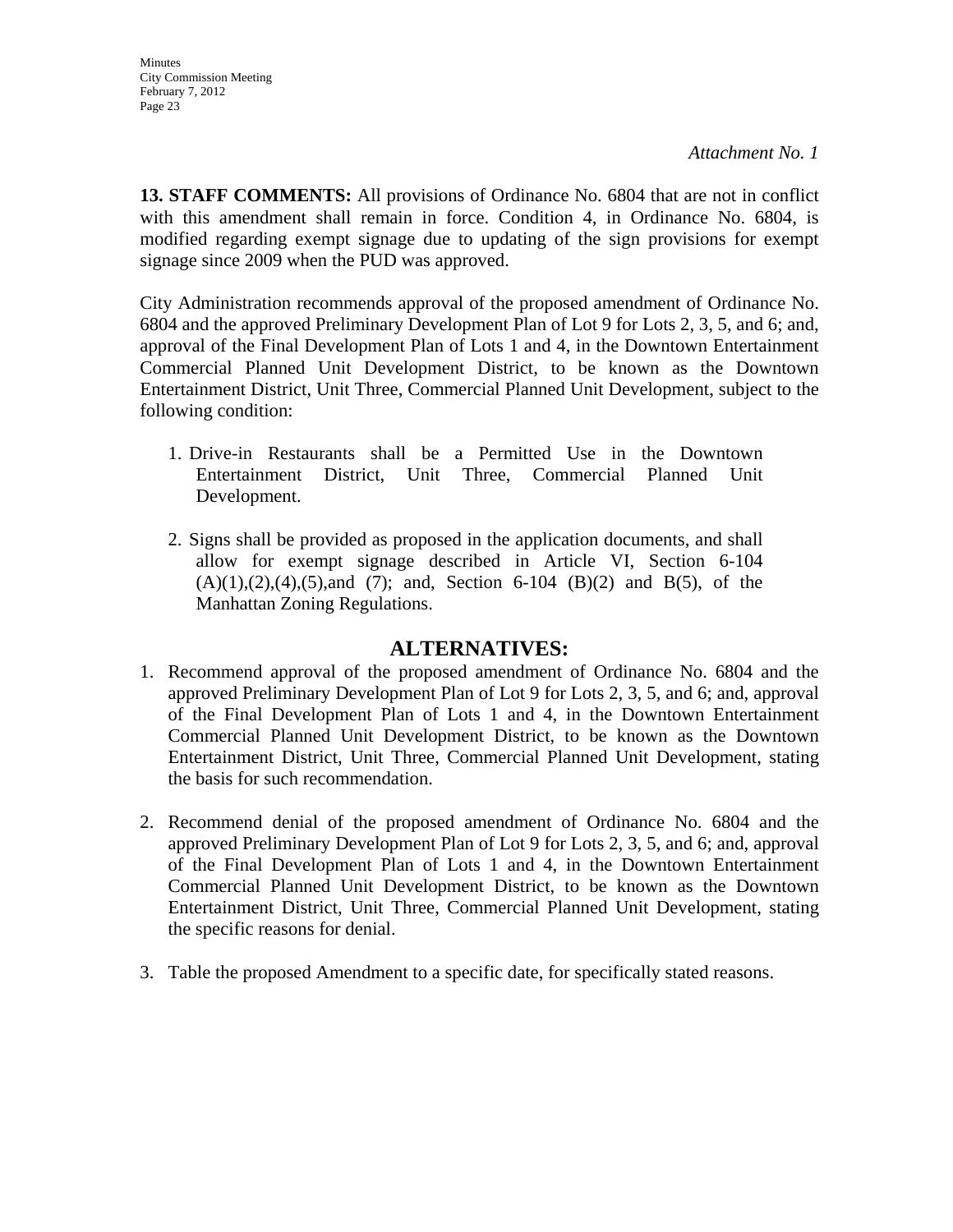*Attachment No. 1*

## **POSSIBLE MOTION:**

The Manhattan Urban Area Planning Board recommends approval of the proposed amendment of Ordinance No. 6804 and the approved Preliminary Development Plan of Lot 9 for Lots 2, 3, 5, and 6; and, approval of the Final Development Plan of Lots 1 and 4, in the Downtown Entertainment Commercial Planned Unit Development District, to be known as the Downtown Entertainment District, Unit Three, Commercial Planned Unit Development, based on the findings in the Staff Report, subject to the two conditions of approval recommended by City Administration.

**PREPARED BY:** Steve Zilkie, AICP, Senior Planner

**DATE:** December 30, 2011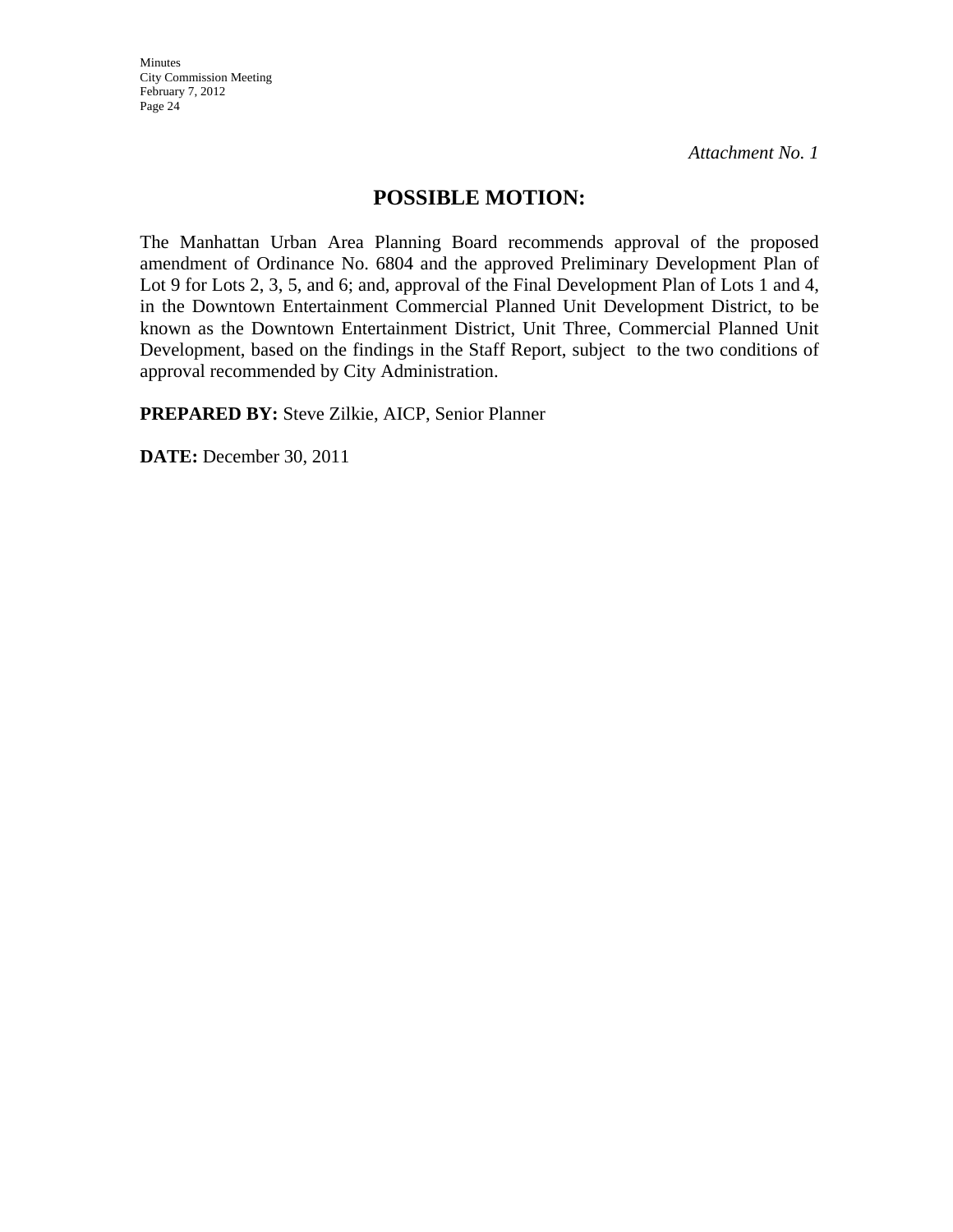*Attachment No. 2*

#### **STAFF REPORT**

**AN AMENDMENT OF ORDINANCE NO. 6516 TO ADD GROUP DAY CARE CENTERS AS A PERMITTED USE IN THE GRAND MERE VILLAGE PLANNED UNIT DEVELOPMENT DISTRICT. THE AMENDMENT INCLUDES A FINAL DEVELOPMENT PLAN FOR A PROPOSED GROUP DAY CENTER ON LOT 12, GRAND MERE VILLAGE ADDITION.** 

#### **BACKGROUND**

**APPLICANT:** War Eagle, LLC – Zac Burton.

**ADDRESS:** 3720 Seth Child Road, Manhattan, KS 66502.

**OWNER:** Grand Mere Development Inc. – Mary Vanier.

**ADDRESS:** 2021 Vanesta Place, Suite A, Manhattan, KS 66503.

**LOCATION:** Grand Mere Village PUD, which is north of the intersection of Vanesta Drive and Kimball Avenue. The proposed Group Day Care Center is generally located 650 feet west of the intersection of Vanesta Drive and Vanesta Place.

**AREA:** Grand Mere Village PUD: Lot 12 – 1.27 acres; 55,212 square feet.

**DATE OF PUBLIC NOTICE PUBLICATION:** Thursday, December 15, 2011.

#### **DATE OF PUBLIC HEARING: PLANNING BOARD:** Thursday, January 5, 2012. **CITY COMMISSION:** Tuesday, January 24, 2012.

#### **EXISTING PUD:**

The PUD is a mixed use development with 13 lots ranging in size from approximately 0.5 acres up to 2.9 acres. There is an existing retail commercial shopping building on Lot 5, a municipal fire station under construction on Lot 6, an existing office building on Lot 10, and a homecare and hospice facility on Lot 13. In addition to the 13 lots there are two tracts, Tract A, a 15.17 acre open space/flood plain, and Tract B, a 2.41 acre open space/drainage easement. Tracts C and D are travel easements (attachment).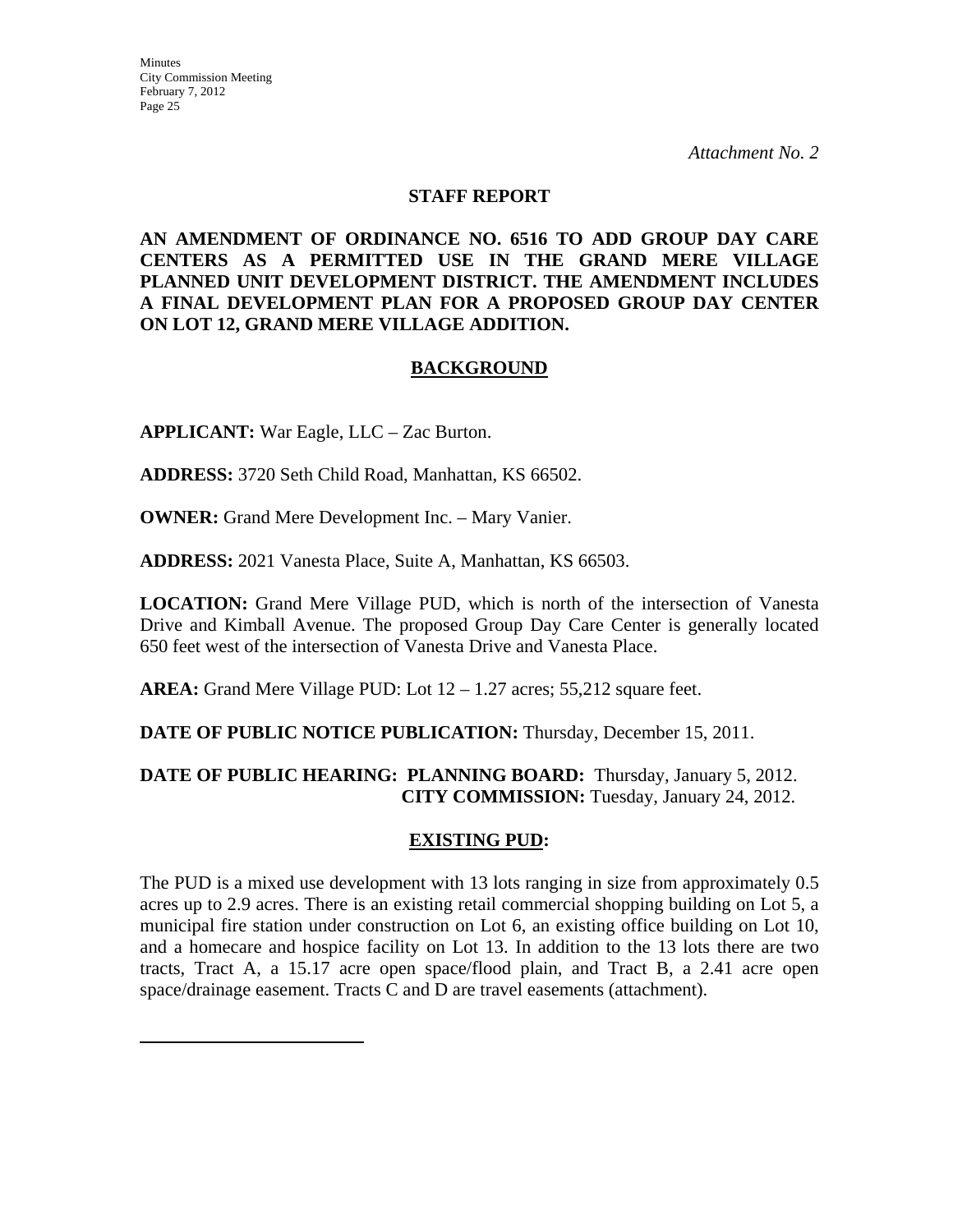#### **Ordinance**

Grand Mere Village Planned Unit Development and Ordinance No. 6516, dated December 20, 2005 (attached).

#### **Permitted Uses**

The permitted uses in the PUD include all of the Permitted and Conditional Use of the C-2, Neighborhood Shopping District, Municipally Owned and Operated Fire Stations; Bed and Breakfast Inns, Hospitals and Nursing homes; and, Residential Dwelling Units as a part of an Office, Retail or Restaurant Use.

## **PROPOSED AMENDMENTS:**

The proposed amendment of Ordinance No. 6516 adds Group Day Care Centers as a Permitted Use in the PUD. The proposed Creche Daycare on Lot 12 is proposed in the form of a Final Development Plan.

Group Day Care Centers is a defined in the Manhattan Zoning Regulations as, "A facility which is primarily designed, intended, or used for the providing of care for seven (7) or more children, for part or all of a day, away from the home of the parent or legal guardian."

The applicant has been in touch with the Riley County Health Department to ensure the requirements for child care license is obtained per state regulations.

**PROPOSED USE:** The application documents indicate the day care is generally a 6 AM to 6PM Monday thru Friday operation with annual occasions outside Monday thru Friday operations. The facility is being designed to accommodate up to 94 children serving infants through school age children. Total employee count is 17 persons.

**PROPOSED BUILDING:** The day care building's two floors provide space for different age groups, infant through school age and in various combinations, receptionist area, office, kitchen, storage, storm shelter on the lower floor level, mechanical and similar space. Due to the grade change from southwest to northeast, the building is approximately 21 feet in height on the street grade and 37 feet in height on the downhill side. Exterior materials are brick, stone, cement board lap siding, and architectural roof shingles.

An existing 8-foot tall rock wall, wood gated trash storage area is along Vanesta Place.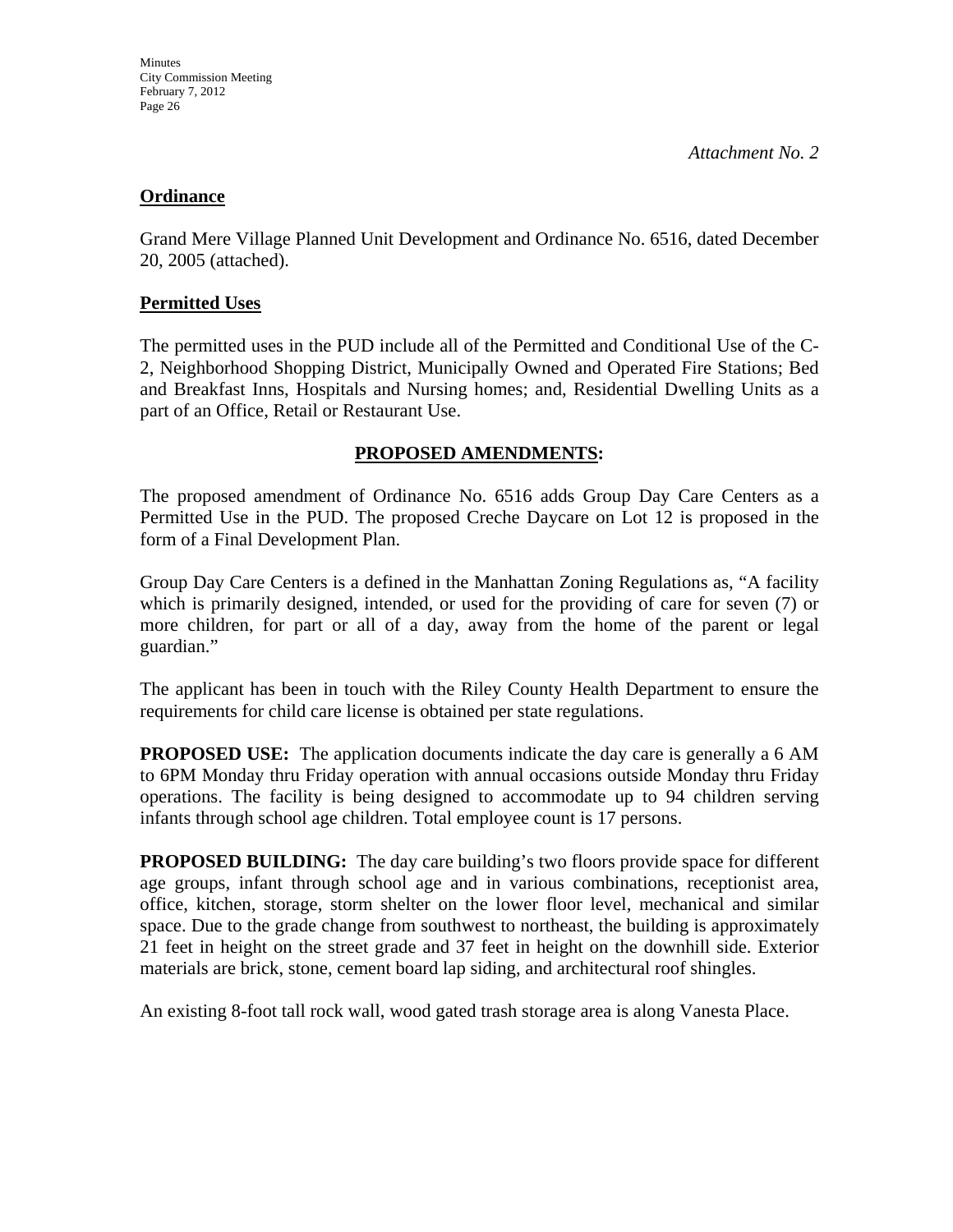A limestone retaining wall is proposed along the rear of the building due to the grade change between the street grade and the rear of the building.

Two play areas are proposed with one on the southeast side of the building at street grade and a larger play area on the north side of the building. Both are enclosed by 6-foot aluminum tube fencing. Each play area has a range of playground equipment and play areas in landscaped space.

Sidewalks connect the upper and lower levels to sidewalks on Vanesta Place.

**PROPOSED SIGNS:** Two unlit, 3.5 foot tall, limestone monument signs are proposed on either side of the private sidewalk leading to the front door of the day care. Two small plaques on either monument identify the name and address of the day care. Condition 5 in Ordinance No. 6516 is modified regarding exempt signage due to updating of the sign provisions for exempt signage since the PUD was approved in 2005.

**PROPOSED LIGHTING:** Residential scale lighting is proposed at doorway entries and other locations on the upper and lower exterior levels.

## **MATTERS TO BE CONSIDERED WHEN AMENDING A PLANNED UNIT DEVELOPMENT**

**1. WHETHER THE PROPOSED AMENDMENT IS CONSISTENT WITH THE INTENT AND PURPOSE OF THE APPROVED PUD, AND WILL PROMOTE THE EFFICIENT DEVELOPMENT AND PRESERVATION OF THE ENTIRE PUD:** The proposed amendment is generally consistent with the intent and purpose of approved Preliminary Development Plan. Approval of the proposed amendment will ensure the efficient development and preservation of the entire PUD.

The general intent of the PUD is to provide a broad range of retail, office, residential and municipal services to the community. The proposed group day care will provide a convenient commercial service to the immediate neighborhood for employees in the PUD, and in the larger neighborhood in the western portion of the community, as well as the community at large, due to its convenient location near a major traffic way, Kimball Avenue.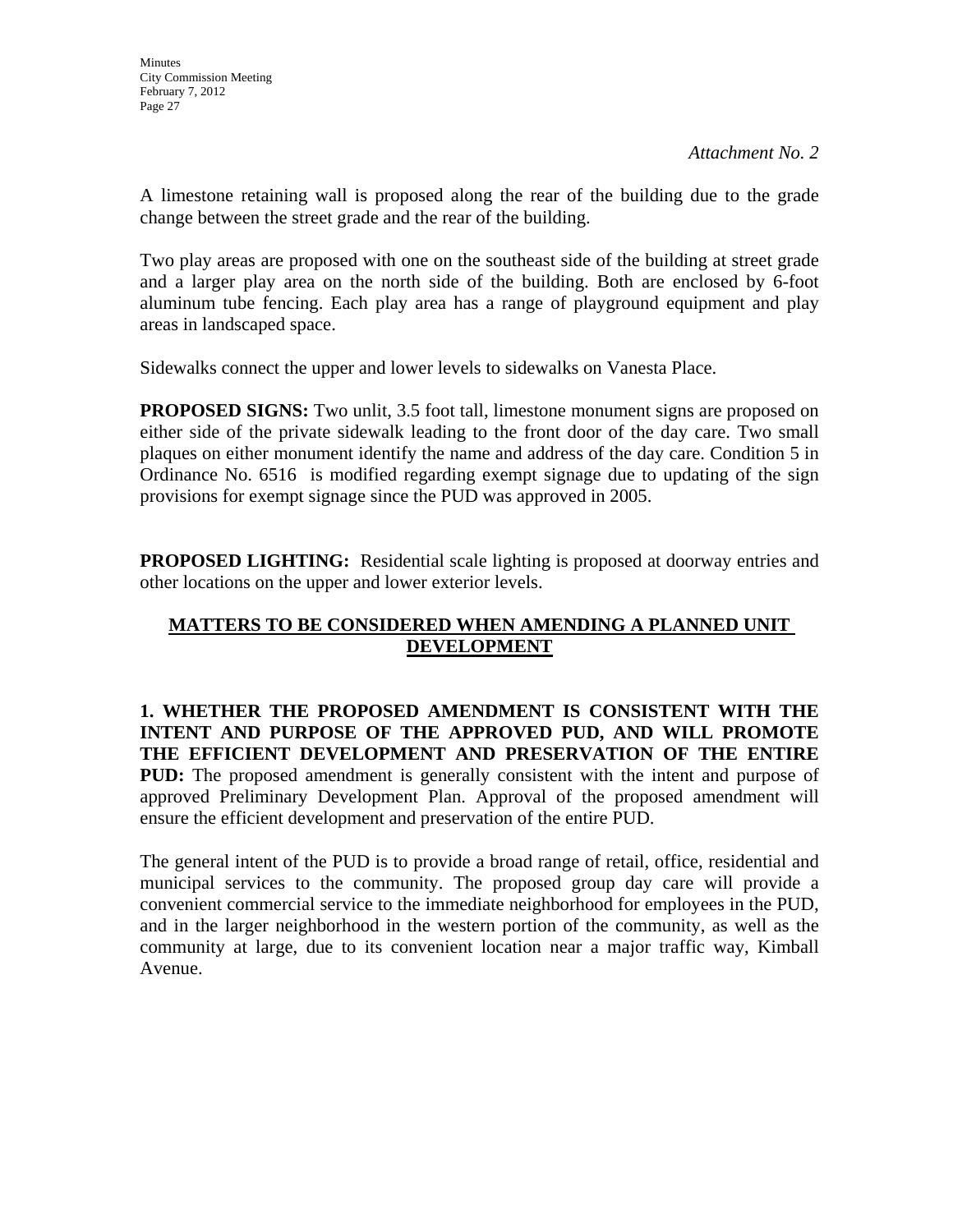**2. WHETHER THE PROPOSED AMENDMENT IS MADE NECESSARY BECAUSE OF CHANGED OR CHANGING CONDITIONS IN OR AROUND THE PUD, AND THE NATURE OF SUCH CONDITIONS:** The proposed amendment is necessary due to the demand for child care services in the City.

**3. WHETHER THE PROPOSED AMENDMENT WILL RESULT IN A RELATIVE GAIN TO THE PUBLIC HEALTH, SAFETY, CONVENIENCE OR GENERAL WELFARE, AND IS NOT GRANTED SOLELY TO CONFER A SPECIAL BENEFIT UPON ANY PERSON:** Approval of the proposed amendment will result in a relative gain to the general public health, safety, and general welfare by allowing the PUD to provide a needed service for parents working in the PUD or in the community at large and providing a safe location for care of infants through school age children in a modern facility. The proposed amendment will maintain to the approved PUD and the mixed-use retail and residential nature of the overall development.

The proposed amendment will not be granted as a special benefit to any one person. The proposed amendment is in response to the demand for registered and licensed day care facilities and will be a benefit to the general public.

#### **ADDITIONAL MATTERS TO BE CONSIDERED WHEN AMENDING A PLANNED UNIT DEVELOPMENT**

**1. LANDSCAPING:** The proposed landscape plan provides for a number and variety of shade and ornamental trees, evergreen trees, shrubs, foundation plantings, and ground cover consisting of grass and field grass throughout the site. Landscaping and underground irrigation will be maintained by the owner.

**2. SCREENING:** The existing trash area is enclosed with an 8-foot tall stone and wood gate enclosure.

**3. DRAINAGE:** A storm drainage report was submitted, reviewed, accepted and approved by the City as a part of the original rezoning in 2005. The proposed drainage plan conformed to the requirements of the Stormwater Management Master Plan. Detention is not required within commercial parts Grand Mere Village PUD, rather the storm water is diverted to a drainage basin to the north on Tract B, which drains to Little Kitten Creek. No changes to the approved storm water plan are proposed and none are required.

**4. CIRCULATION:** Primary access to the site is from Kimball Avenue to the south and Vanesta Drive connecting to Vanesta Place, a travel easement and public street. Internal access is safe and convenient.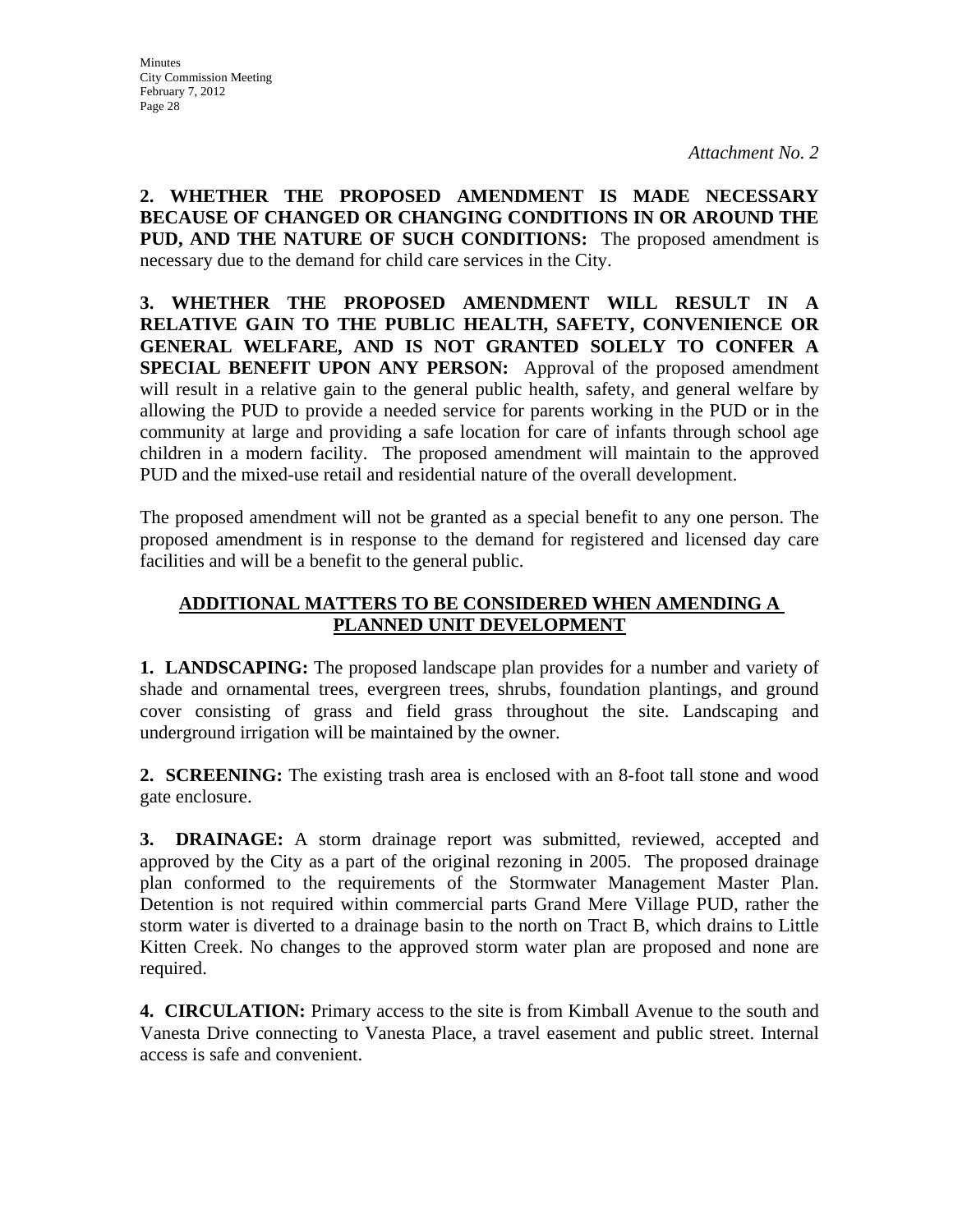An internal sidewalk system is throughout the site connecting to an existing sidewalk along Kimball Avenue. A public pedestrian trail system, incorporated into the sidewalk system, is on the east side of the PUD connecting with sidewalks in the PUD. New sidewalk will be constructed on Lot 12's Vanesta Place frontage.

Off-street parking is provided along the Vanesta Place frontage. The Manhattan Zoning Regulations require Group Day Care Centers to provide the following off-street parking, "At least one (1) parking space for each employee and one (1) parking space for each five (5) children." Based on the number of children and number of employees, 36 parking spaces are required and 39 are provided in Vanesta Place. The parking spaces are within Vanesta Place, a public street, and are available for the public.

While the approved Preliminary Development Plan for Lot 12 shows 42 off-street parking spaces on the north side of the building, the elimination of those spaces and use of parking on Vanesta Place results in a reduction of impervious surface and the retention of landscape space on Lot 12, which is a positive effect on the site development.

**5. OPEN SPACE/LANDSCAPED AND COMMON AREA:** Approximately 91 % of the site is open landscaped space (65.6%) and recreational area (25.7%).

**6. CHARACTER OF THE NEIGHBORHOOD:** The area is generally characterized as a mixed use neighborhood. The area to the east and south of the PUD is developed with a range of uses consisting of two-family and single-family, professional office and retirement/nursing home uses. To the north/northwest, and west is the Colbert Hills and Grand Mere development. The PUD is separated from the southern and eastern neighborhoods by Kimball Avenue and Little Kitten Creek. The neighborhood is developing in the character suggested by the Comprehensive Plan and the Grand Mere Master Plan.

## **MATTERS TO BE CONSIDERED WHEN REZONING**

**1. EXISTING USE:** Lot 12 is currently a vacant tract of land shown on the Preliminary Development Plan with a 60 foot by 80 foot two-story building (4,800 square feet in area FFE 1197/1185). The lot fronts on Vanesta Place. There are 42 off-street parking spaces on the north side of the building accessed from a single curb cut on northern portion of Vanesta Place. The balance of the PUD is partially developed with commercial, office and hospice uses.

**2. PHYSICAL AND ENVIRONMENTAL CHARACTERISTICS:** The site is undeveloped and slopes downhill from southwest to northeast in the range from 8% to 24% and currently drains in the same direction. The site is undeveloped native prairie with approximately 18% of it with cedar trees.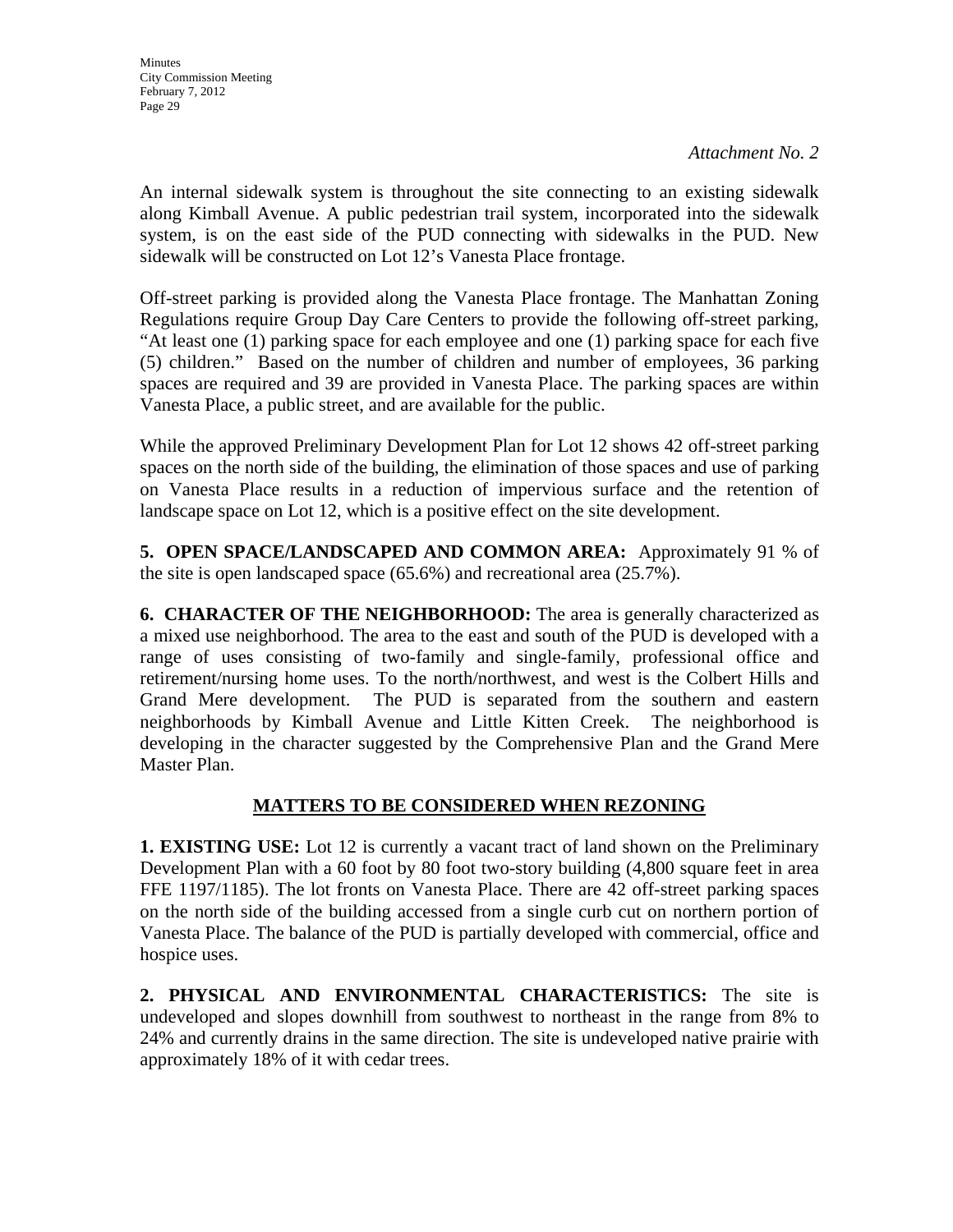*Attachment No. 2*

The balance of the PUD is characterized by its adjacency on its eastern boundary with Little Kitten Creek, which is designated as 100 Year Flood Plain consisting of Floodway Fringe (an area in which construction is allowed), Floodway (an area in which construction is prohibited), and 500 Year Flood Plain, which is not regulated. The southern boundary of the site adjoins Kimball Avenue, a two-lane arterial street. The western boundary is an open space entry to Grand Mere, Grand Ridge Townhomes, and Colbert Hills Golf Course. The northern boundary of the site is future Grand Mere residential development and portions of the Colbert Hills Golf Course.

The site slopes downhill from west to the east and drains to Little Kitten Creek, which is a riparian area characterized by mature trees. There are steeper slopes in the western and northern portions of the site, also having mature stands of trees. The remainder of the site is primarily native grass, except for those lots previously described as developed.

## **3. SURROUNDING LAND USE AND ZONING:**

**(a.) NORTH:** Colbert Hills Golf Course and future Grand Mere residential: R-S and R Districts.

**(b.) SOUTH:** Kimball Avenue, residential townhomes, professional offices; Westbank Townhomes PUD and Jentre PUD.

**(c.) EAST:** Little Kitten Creek, Stoneybrook Retirement Community, future single, twofamily, three and four-family homes in Cedar Glen subdivision; R-3, Multiple-Family Residential District, and R-M, Four Family Residential District.

**(d.) WEST:** Colbert Hills Golf Course and two-family residential in Grand Ridge Court; R-S and R-2 Districts.

**4. GENERAL NEIGHBORHOOD CHARACTER:** See above under Review Criteria for Planned Unit Development, number 6.

**5. SUITABILITY OF SITE FOR USES UNDER CURRENT ZONING:** Lot 12 is suitable for development subject to approval of the amendment and approval of the Final Development Plan for Lot 12.

**6. COMPATIBILITY OF PROPOSED DISTRICT WITH NEARBY PROPERTIES AND EXTENT TO WHICH IT MAY HAVE DETRIMENTAL AFFECTS:** Grand Mere Village is an approved mixed use commercial shopping and office PUD, which also accommodate residential uses. Generally, increases in light, noise, and traffic are expected with new development. Those changes were considered with the rezoning of the PUD in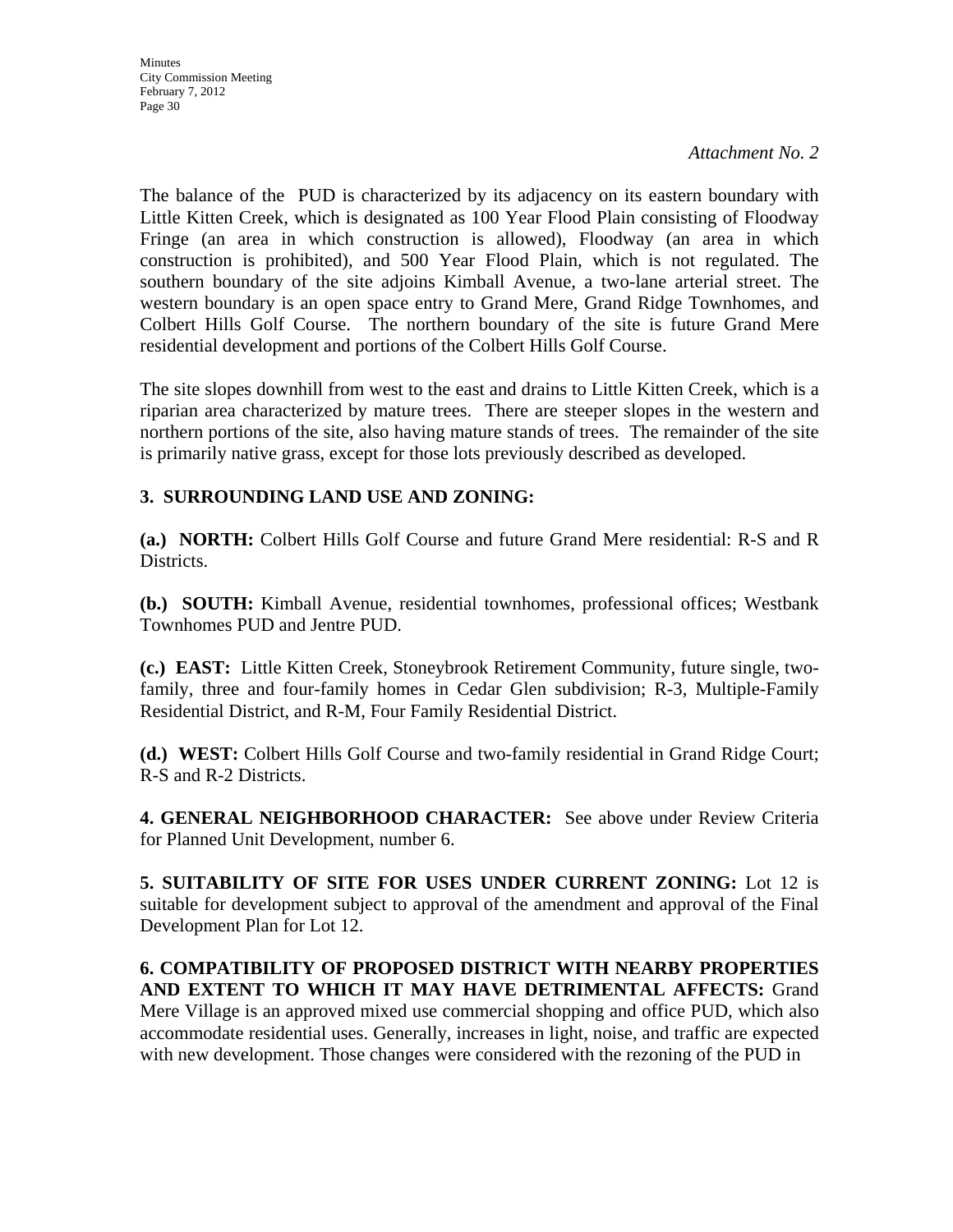2005 and were determined to not be inconsistent with other newly developed neighborhoods within the area. The proposed amendment and Final Development Plan are consistent with the commercial nature of the PUD. Lot 12 is within the development and separated from neighborhoods outside the boundaries of the PUD. No detrimental effects on neighboring properties are expected.

**7. CONFORMANCE WITH COMPREHENSIVE PLAN:** The Comprehensive Plan shows the site as a combination of Neighborhood Commercial, Office-Research Park, Preserved Open Space, and Flood Hazard. The Grand Mere Community Master Plan adopted in April 2000 as a part of the Comprehensive Plan, is a more detailed level neighborhood plan for the site, which is shows Neighborhood Retail Commercial Mixed-Use: Residential Office, Office, and Linear Park. The proposed amendment of Ordinance No. 6516 and the Final Development Plan of Lot 12 conform to the Comprehensive Plan and the Grand Mere Community Master Plan.

## **8. ZONING HISTORY AND LENGTH OF TIME VACANT AS ZONED:**

| September 20, 1992 | Annexation and rezoning to R-2 District (Western Hills Unit 6).                                                                                                                                                                                                                                       |
|--------------------|-------------------------------------------------------------------------------------------------------------------------------------------------------------------------------------------------------------------------------------------------------------------------------------------------------|
| July 7, 1998       | Annexation and rezoning to R-S and R Districts (Grand Mere<br>Tract I and Colbert Hills).                                                                                                                                                                                                             |
| October 20, 1998   | Annexation and rezoning to R-2 District (Grand Mere Tract III)<br>and $V$ ).                                                                                                                                                                                                                          |
| November 7, 2005   | Manhattan Urban Area Planning Board recommends approval (7-<br>0) of the rezoning of Grand Mere Village from R-S, Single-<br>Family Residential Suburban District; R, Single-Family<br>Residential District; and, R-2, Two-Family Residential District,<br>to PUD, Planned Unit Development District. |
| December 6, 2005   | City Commission approves first reading of an ordinance rezoning<br>Grand Mere Village PUD.                                                                                                                                                                                                            |
| December 20, 2005  | City Commission approves Ordinance No. 6516 rezoning Grand<br>Mere Village PUD.                                                                                                                                                                                                                       |
| April 3, 2006      | Manhattan Urban Area Planning Board approves the Final Plat of<br>Lot 1-13 and the Final Development Plans for Lots 5 and 10,<br>Grand Mere Village Addition, based on conformance with the<br>Manhattan Urban Area Subdivision Regulations.                                                          |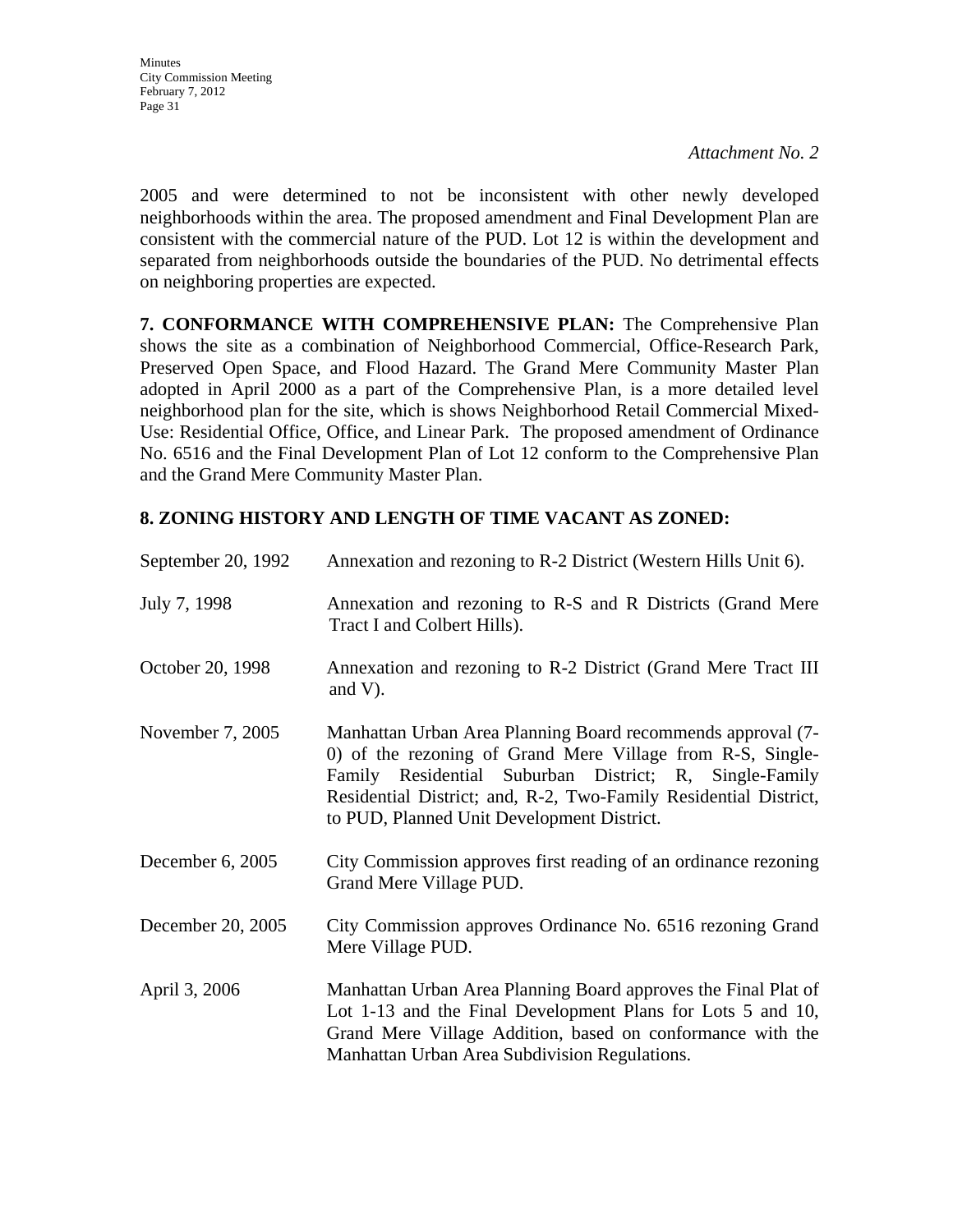| April 18, 2006 | City Commission accepts the easements and rights-of-way as<br>shown on the Final Plat of Grand Mere Village Addition, based<br>on conformance with the Manhattan Urban Area Subdivision<br>Regulations.                                                                                                                                                    |
|----------------|------------------------------------------------------------------------------------------------------------------------------------------------------------------------------------------------------------------------------------------------------------------------------------------------------------------------------------------------------------|
| July 7, 2008   | Manhattan Urban Area Planning Board approves the Final<br>Development Plan for Homecare and Hospice on Lot 13 in Grand<br>Mere Village Addition, based on conformance with the<br>Manhattan Urban Area Subdivision Regulations.                                                                                                                            |
| June 2, 2009   | City Commission approves first reading of an ordinance<br>renaming Vanesta Place and Market Place, located in Tact C,<br>Grand Mere Village Addition, to Clock Tower Place; and, holds<br>a public hearing and approves first reading of an ordinance<br>vacating a portion of the pedestrian easement located in Tract A,<br>Grand Mere Village Addition. |
| June 16, 2009  | City Commission approves Ordinance No. 6765 vacating a<br>portion of the pedestrian easement located in Tract A, Grand<br>Mere Village Addition; and, approves Ordinance No. 6766<br>renaming Vanesta Place and Market Place, located in Tact C,<br>Grand Mere Village Addition, to Clock Tower Place.                                                     |

September 9, 2010 Manhattan Urban Area Planning Board approves the Final Development Plan or Fire House No. 5, A Municipally Owned and Operated Fire Station on Lot 6.

#### **9. CONSISTENCY WITH INTENT AND PURPOSE OF THE ZONING ORDINANCE:**

The intent and purpose of the Zoning Regulations is to protect the public health, safety, and general welfare; regulate the use of land and buildings within zoning districts to assure compatibility; and to protect property values. The PUD Regulations are intended to provide a maximum choice of living environments by allowing a variety of housing and building types; a more efficient land use than is generally achieved through conventional development; a development pattern that is in harmony with land use density, transportation facilities and community facilities; and a development plan which addresses specific needs and unique conditions of the site which may require changes in bulk regulations or layout. The proposed amendment and Final Development Plan are consistent with the intent and purposes of the Zoning Regulations, and the intent of the PUD Regulations.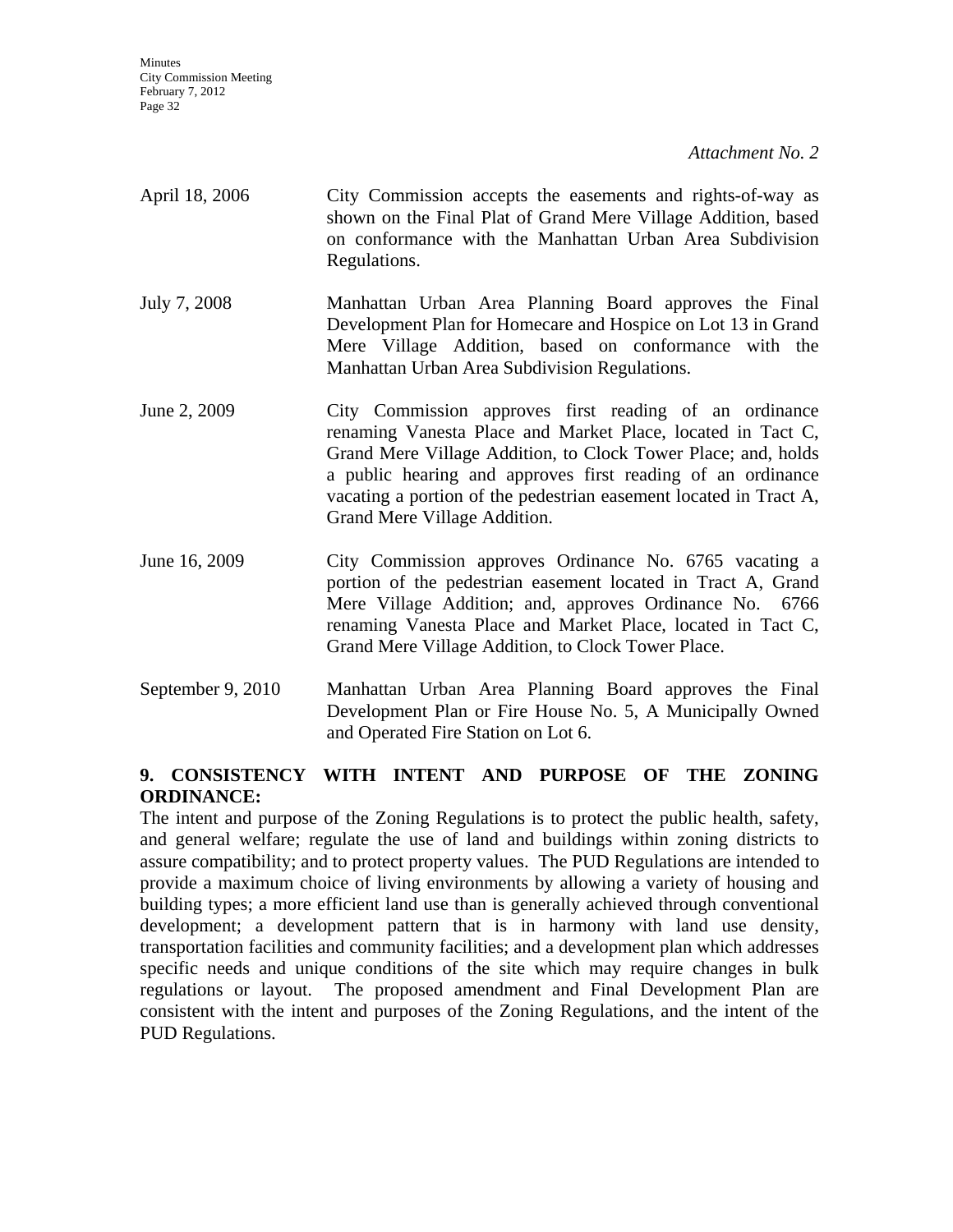Group Day Care Centers are a Conditional Use in residential zoning districts, except the manufactured home park district in which the use is permitted, and is a Conditional Use in the C-1, thru C-4 commercial districts, the I-1, I-2, and I-5 industrial districts and a Permitted Use in the CTPO, Corporate Technology Park Overlay District, on the west side of the Manhattan Regional Airport.

The Conditional Use process is a public hearing process requiring a neighborhood meeting, notice to adjoining property owners and public hearing by the Board of Zoning Appeals in order to evaluate the compatibility of the use on neighboring properties and consideration for the safety of children. The amendment process requires a neighborhood meeting, notice and public hearing by the Planning Board, consideration of amendment based on PUD standards and approval of an ordinance by the City Commission.

**10. RELATIVE GAIN TO THE PUBLIC HEALTH, SAFETY AND WELFARE THAT DENIAL OF THE REQUEST WOULD ACCOMPLISH, COMPARED WITH THE HARDSHIP IMPOSED UPON THE APPLICANT:** There appears to be no gain to the public that denial would accomplish. The proposed amendment and Final Development Plan are consistent with the mixed use nature of the PUD. It may be a hardship upon the owner and applicant if the request is denied.

**11. ADEQUACY OF PUBLIC FACILITIES AND SERVICES:** Adequate street, sanitary sewer, and water services are available to serve the site. Sidewalk will be constructed along the abutting Vanesta Place frontage of Lot 12, which connect to sidewalks in the neighborhood.

## **12. OTHER APPLICABLE FACTORS:** None.

**13. STAFF COMMENTS:** All provisions of Ordinance No. 6516 that are not in conflict with this amendment shall remain in force. Condition 5, in Ordinance No. 6516, is modified regarding exempt signage due to updating of the sign provisions for exempt signage since 2005 when the PUD was approved.

City Administration recommends approval of the proposed amendment of Ordinance No. 6516 and the Final Development Plan of Lot 12, Grand Mere Village PUD, subject to the following conditions:

- 1. Group Day Care Centers shall be a Permitted Use in the Grand Mere Village PUD.
- 2. Signs shall be provided as proposed in the application documents, and shall allow for exempt signage described in Article VI, Section 6-104  $(A)(1),(2),(4),(5)$ , and  $(7)$ ; and, Section 6-104  $(B)(2)$  and  $B(5)$ , of the Manhattan Zoning Regulations.